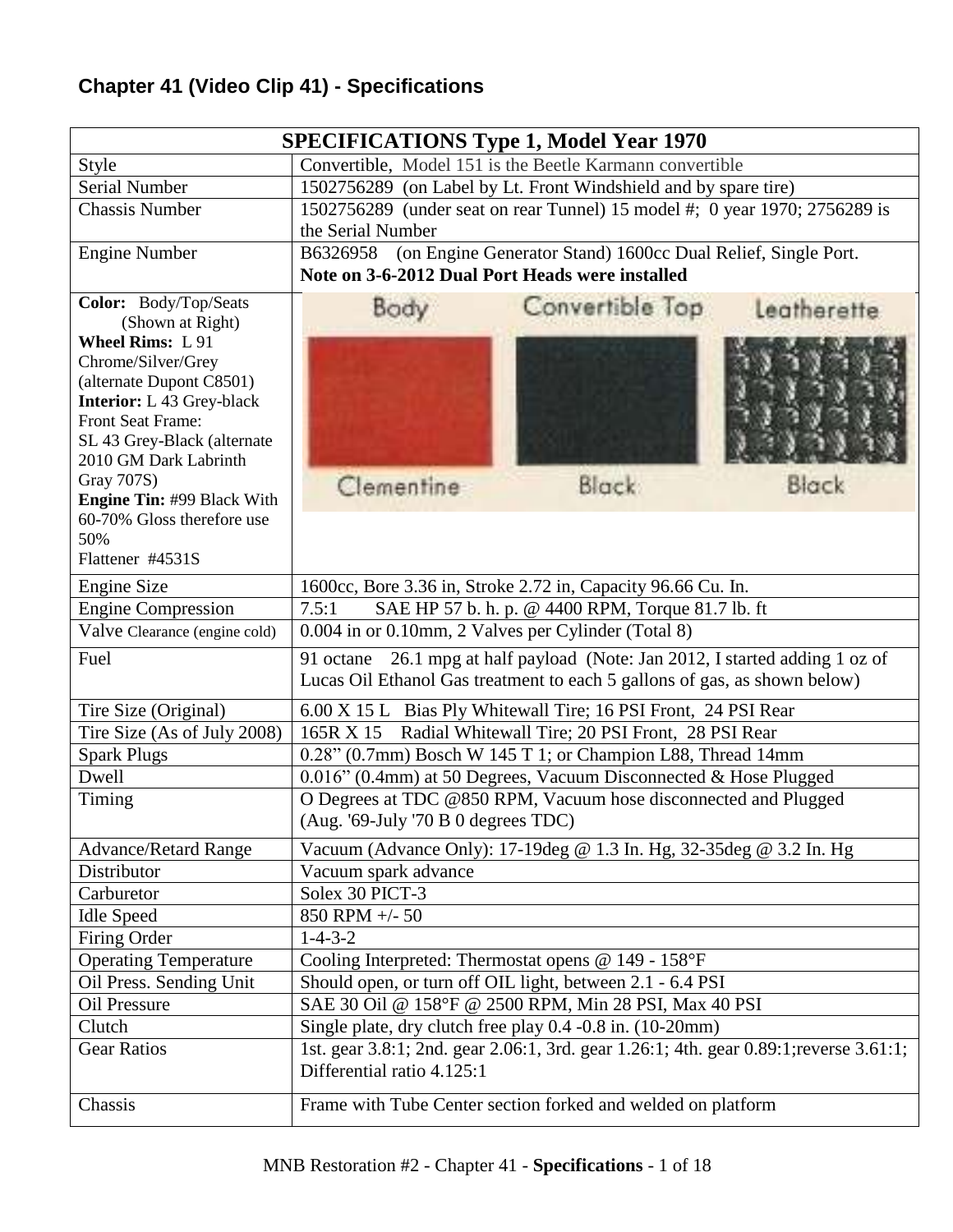## **SPECIFICATIONS Type 1, Model Year 1970 - (Continued 2 of 3)**

| <b>Front Axle</b>            | Independent Suspension , with 2 Trailing arms on each side, Horizontal Torsion<br>bars. Double-acting hydraulic telescopic shock absorbers with progressive rubber<br>stops.                                                    |
|------------------------------|---------------------------------------------------------------------------------------------------------------------------------------------------------------------------------------------------------------------------------|
|                              |                                                                                                                                                                                                                                 |
| Rear Axle                    | Independent Suspension by trailing arms and diagonal links and rear axle, each<br>with 2 constant velocity joints. Progressive rubber stops and shock absorbers.                                                                |
| Steering                     | Worm-and-roller type and divided tie rod. Hydraulic steering damper. Deep Dish<br>steering wheel with telescopic steering column. Turning circle approx 36 ft<br>(11m) diameter, 2.6 turns of steering wheel from lock to lock. |
| Doors                        | 2 doors each 37.4 inches wide and can be locked from inside or out.                                                                                                                                                             |
| Windows                      | Tempered body safety glass.                                                                                                                                                                                                     |
| Windshield                   | Double thick outer layer safety glass.                                                                                                                                                                                          |
| <b>Seats</b>                 | Two Bucket in front, adjustable 7 positions. Backrest with built-in headrest,                                                                                                                                                   |
|                              | adjustable in 4 positions, locks automatically to prevent them from tilting<br>forward.                                                                                                                                         |
| Heating/Defrosting System    | 5 outlets at windshield, 2 opening at foot level in front and 2 in rear.                                                                                                                                                        |
| Fresh-air ventilation        | 2 Fresh air vents at the windshield with operating knobs on dashboard.                                                                                                                                                          |
| System                       |                                                                                                                                                                                                                                 |
| <b>Brakes</b>                | Duel hydraulic foot brake system operating on front and rear wheels. Mechanical                                                                                                                                                 |
|                              | handbrake operating on rear wheels.                                                                                                                                                                                             |
| Toe-In                       | .07 to .21 Inch (1.8 to 5.4mm) unladed                                                                                                                                                                                          |
| Chamber                      | $30' + -20'$ unladed                                                                                                                                                                                                            |
| Wheelbase                    | 94.5 In. (2400 mm)                                                                                                                                                                                                              |
| <b>Track at Front</b>        | 51.6 In. (1310 mm)                                                                                                                                                                                                              |
| <b>Track at Rear</b>         | 53.3 In. (1350 mm)                                                                                                                                                                                                              |
| Wheels                       | 4.1 x 15 In. safety rim wheel                                                                                                                                                                                                   |
| Length (Convertible)         | 158.6 In. (4030 mm)                                                                                                                                                                                                             |
| Width (Convertible)          | 61.0 In. $(1550 \text{ mm})$                                                                                                                                                                                                    |
| Height (Convertible)         | 59.1 In. (1500 mm)                                                                                                                                                                                                              |
| Ground clearance (Convert.)  | 5.9 In. (150 mm)                                                                                                                                                                                                                |
|                              |                                                                                                                                                                                                                                 |
| Weight Unladen (Convertible) | 1918 lbs. (870 kg)                                                                                                                                                                                                              |
| Permissible load             | 794 lbs. (360 kg)                                                                                                                                                                                                               |
| Gross vehicle weight         | 2712 lbs. (1230 kg)                                                                                                                                                                                                             |
| (Convertible)                |                                                                                                                                                                                                                                 |
| Permissible Front axle load  | 1102 lbs. (500 kg)                                                                                                                                                                                                              |
| Permissible Rear axle load   | 1631 lbs. (740 kg)                                                                                                                                                                                                              |
| Trailer                      | 880 lbs. (400 kg)                                                                                                                                                                                                               |
| Voltage                      | 12 Volts Negative Ground, Generator Charging System                                                                                                                                                                             |
| <b>Battery</b>               | 45 Ah                                                                                                                                                                                                                           |
| <b>Starter</b>               | 0.7 b. h. p.                                                                                                                                                                                                                    |
| Generator                    | Max 360 watts, early cut in                                                                                                                                                                                                     |
| <b>Fan Belt Deflection</b>   | 0.5" Midpoint between the two Pulleys                                                                                                                                                                                           |
| Clearance Between back of    | Add or remove shims to obtain .06" - .07" gap                                                                                                                                                                                   |
| shroud fan, and fan cover    |                                                                                                                                                                                                                                 |
| V Belt Size                  | 9.1 or 9.5 X 900                                                                                                                                                                                                                |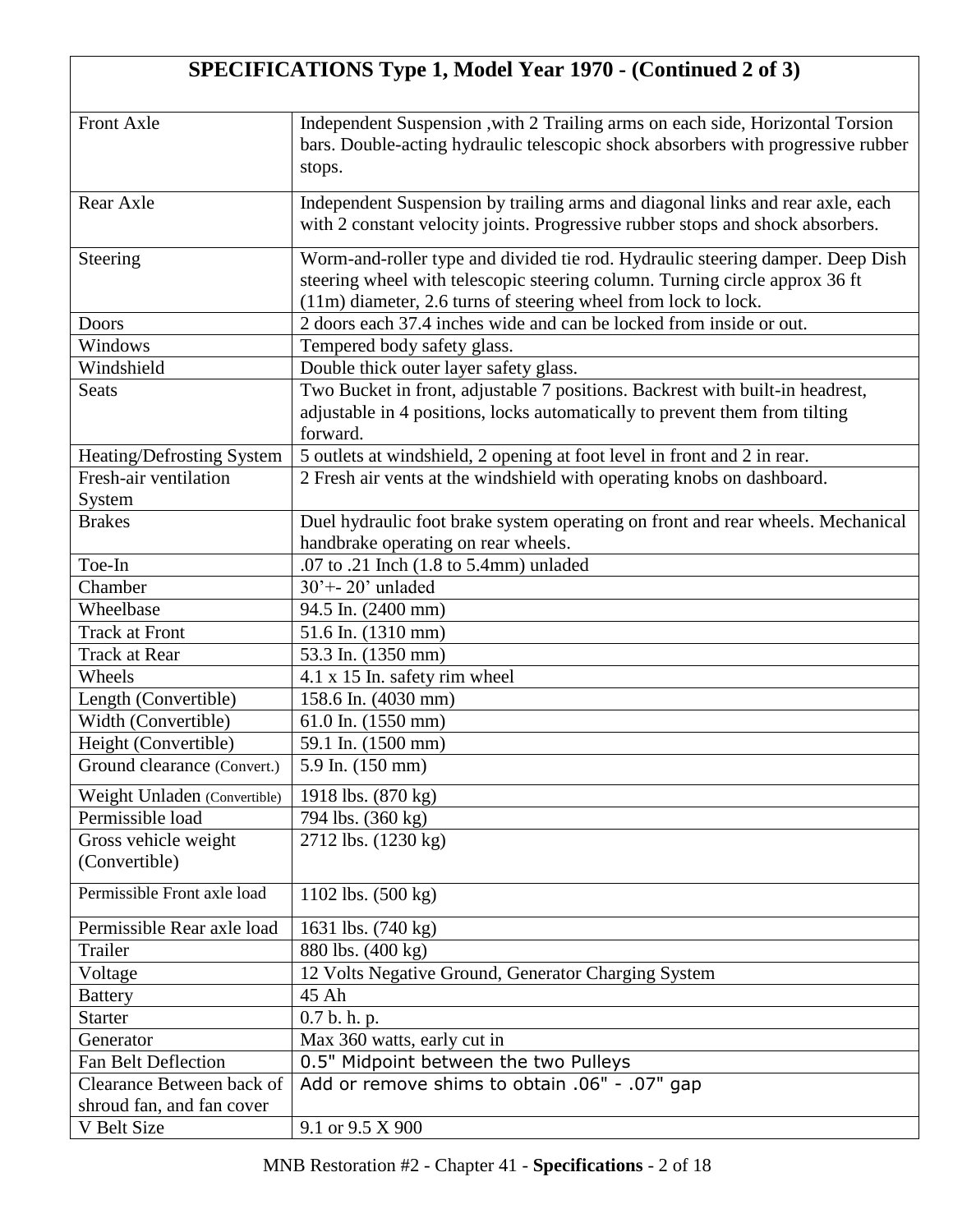| <b>SPECIFICATIONS Type 1, Model Year 1970 - (Continued 3 of 3)</b> |                                                              |  |  |  |  |
|--------------------------------------------------------------------|--------------------------------------------------------------|--|--|--|--|
| <b>Fuel Tank</b>                                                   | 10.6 U. S. Gal. (40 Liters, 8.8 Imp gal)                     |  |  |  |  |
| Engine Oil                                                         | 5.3 U. S. Pints SAE 30 (2.5 Liters, 4.4 Imp pints)           |  |  |  |  |
| Transmission and final                                             | 5.3 U. S. Pints SAE 90 (2.5 Liters, 4.4 Imp pints)           |  |  |  |  |
| drive                                                              |                                                              |  |  |  |  |
| <b>Brake System</b>                                                | 0.53 U. S. Pints (0.25 Liters)                               |  |  |  |  |
| Oil bath air cleaner                                               | $0.8$ U.S. Pints                                             |  |  |  |  |
| Windshield washer                                                  | 3.6 U.S. Pints                                               |  |  |  |  |
| Luggage Capacity                                                   | Rear 5 Cu. Ft. Rear 5 Cu. Ft.                                |  |  |  |  |
| Maximum and Cruising                                               | 81 mph (130 km/h)                                            |  |  |  |  |
| Speed                                                              |                                                              |  |  |  |  |
| Acceleration Time (0 -                                             | 12.5 Seconds                                                 |  |  |  |  |
| $50$ mph $)$                                                       |                                                              |  |  |  |  |
| Climbing ability                                                   | 1st. gear 45.5% grade; 2nd. gear 24%; 3rd 13.5%; 4th gear 8% |  |  |  |  |
| (Convertible)                                                      |                                                              |  |  |  |  |

| <b>General Service Interval</b> |                               |                               |  |  |  |  |
|---------------------------------|-------------------------------|-------------------------------|--|--|--|--|
|                                 | ( <b>Use</b> )                | <b>Original Manufacture</b>   |  |  |  |  |
|                                 | <b>Classic Car Viewpoint</b>  | Recommendation                |  |  |  |  |
| <b>Change Oil</b>               | 1,000 Miles or 6 Months       | <b>Every 2,000 Miles</b>      |  |  |  |  |
| <b>Oil Type (Preferred)</b>     | <b>Quaker State HD 30 Wt.</b> | <b>Ouaker State HD 30 Wt.</b> |  |  |  |  |
| <b>Oil Type (Alternate)</b>     | HD 10-30 Wt.                  |                               |  |  |  |  |
| <b>Grease Job</b>               | 1,000 Miles or 6 Months       | <b>Every 2,000 Miles</b>      |  |  |  |  |
| <b>Air Filter</b>               | 2,000 Miles or Yearly         | <b>Every 3,000 Miles</b>      |  |  |  |  |
| <b>Valves Adjusted</b>          | 1,500 Miles or every Year     | <b>Every 3,000 Miles</b>      |  |  |  |  |
| <b>Spark Plugs</b>              | <b>Every 5,000 Miles</b>      | Every 10,000 Miles            |  |  |  |  |
| <b>Points</b>                   | <b>Every 5,000 Miles</b>      | Every 10,000 Miles            |  |  |  |  |
| <b>Timing</b>                   | <b>Every 2,500 Miles</b>      | <b>Every 5,000 Miles</b>      |  |  |  |  |
| <b>Tires Rotated</b>            | <b>Every 2,000 Miles</b>      | <b>Every 4,000 Miles</b>      |  |  |  |  |
| <b>Wheel Balanced</b>           | <b>Every 6,000 Miles</b>      | Every 12,000 Miles            |  |  |  |  |
| <b>Alignment</b>                | <b>Every 5,000 Miles</b>      | Every 10,000 Miles            |  |  |  |  |
| <b>Trans Axel Fluid</b>         | <b>Every 15,000 Miles</b>     | Every 30,000 Miles            |  |  |  |  |
| <b>Wheel Bearing Repacked</b>   | <b>Every 10,000 Miles</b>     | Every 20,000 Miles            |  |  |  |  |
| <b>Wax</b>                      | <b>Once a Year</b>            |                               |  |  |  |  |





Kids, USE this book for service Kids, Use This book only for added information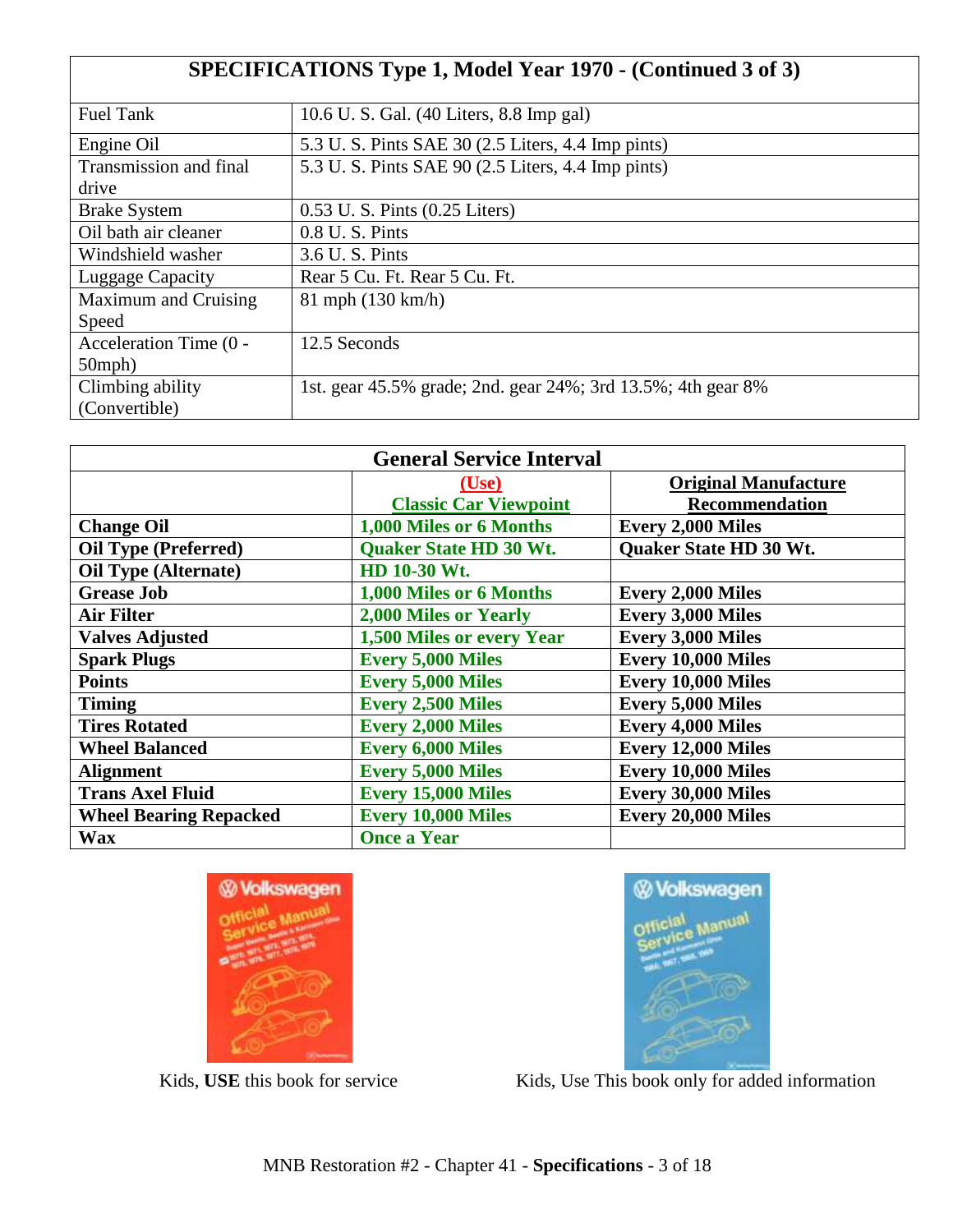| <b>Alignment Specification</b>                       |                                         | <b>STANDARD</b><br><b>WRENCH CONVERSION CHART</b> |        |
|------------------------------------------------------|-----------------------------------------|---------------------------------------------------|--------|
| Caster (Degrees)                                     | $3.33 + 1$ or $(3 -5/16$ to $+1)$       | <b>Bolt Size</b>                                  | Wrench |
| Caster Cross Tol.<br>$0 + -0$                        |                                         | 1/8"                                              | 5/16   |
| $0.5 + .33$ or $(1/2$ to $5/16)$<br>Camber (Degrees) |                                         | 3/16"                                             | 3/8    |
| Camber Cross Tol.                                    | $0 + 1/2$                               | 1/4"                                              | 7/16   |
| Front Toe (Degrees)                                  | $0.25 + 0.13$ or $1/4" + 1/8"$          | 5/16"                                             | 1/2    |
| Front Toe (Inches)                                   | $0.13 + 0.06$ " or $1/8$ " + - $1/16$ " | 3/8"                                              | 9/16   |
| $20.0/18.7 + 1.5$<br><b>Turning Angle</b>            |                                         | 7/16"                                             | 5/8    |

| <b>STANDARD</b>                  |  |  |  |  |
|----------------------------------|--|--|--|--|
| <b>WRENCH CONVERSION CHART</b>   |  |  |  |  |
| <b><i>Mussach</i></b><br>$D = L$ |  |  |  |  |

| <b>Bolt Size</b> | Wrench     |
|------------------|------------|
| 1/8"             | 5/16       |
| 3/16"            | 3/8        |
| 1/4"             | 7/16       |
| 5/16"            | 1/2        |
| 3/8"             | 9/16       |
| 7/16"            | 5/8        |
| $1/2$ "          | 3/4        |
| 9/16"            | 13/16      |
| 5/8"             | 15/16      |
| 3/4"             | $1 - 1/8$  |
| 7/8"             | $1 - 5/16$ |
| 1"               | $1 - 1/2$  |

## Vehicle Identification **vw**

|      |                  | <b>YEAR DATES MODEL</b>     | <b>FROM</b>    | <b>CHASIS NUMBER</b><br><b>THRU</b> | <b>ENGINE</b><br>CYL. C.C. | <b>FROM</b><br>۰   | <b>ENGINE NUMBER</b><br><b>THRU</b> |
|------|------------------|-----------------------------|----------------|-------------------------------------|----------------------------|--------------------|-------------------------------------|
|      |                  | <b>TYPE 1 - CONVERTIBLE</b> |                |                                     |                            |                    |                                     |
| 1954 | 1/54-12/54       | <b>ALL</b>                  | 575 415        | 781 883                             | 1200(36)                   | 695 282            | 945 525                             |
| 1955 | 1/55-7/55        | ALL.                        | <b>781 884</b> | 929 745                             | 1200(36)                   | 945 526            | 1 120 614                           |
| 1956 | 8/55-7/56        | ALL.                        | 929 746        | 1 394 118                           | 1200(36)                   | 1 120 615          | 1 678 208                           |
| 1957 | 8/56-7/57        | <b>ALL</b>                  | 1 394 119      | 1 600 439                           | 1200(36)                   | 1 678 209          | 1937 449                            |
| 1958 | 8/57-7/58        | ALL.                        | 1 600 440      | 1774 680                            | 1200(36)                   | 1937 450           | 2 156 321                           |
| 1959 | 8/58-7/59        | <b>ALL</b>                  | 1774 681       | 2 528 667                           | 1200(36)                   | 2 156 322          | 3 072 319                           |
| 1960 | 8/59-7/60        | <b>ALL</b>                  | 2 528 668      | 3 192 506                           | 1200(36)                   | 3 072 320          | 3912903                             |
| 1961 | 8/60-7/61        | <b>ALL</b>                  | 3 192 507      | 4010994                             | 1200(40)                   | 3912904            | 3 924 022                           |
| 1962 | 8/61-7/62        | ALL.                        | 4010995        | 4 846 835                           | 1200(40)                   | 3 924 023          | 3942914                             |
| 1963 | 8/62-7/63        | <b>ALL</b>                  | 4 846 836      | 5 677 118                           | 1200(40)                   | 3942915            | 3959303                             |
| 1964 | 8/63-7/64        | ALL.                        | 5 667 119      | 6 502 399                           | 1200(40)                   | 3 959 304          | 3972440                             |
| 1965 | 8/64-7/65        | ALL.                        | 155 000 001    | 155 999 000                         | 1200(40)                   | 3972441            | 4 050 000                           |
| 1966 | 8/65-7/66        | <b>ALL</b>                  | 156 000 001    | 156 1021 300                        | 1300                       | F 000 0001         | F 094 0716                          |
| 1967 | 8/66-7/67        | ALL.                        | 157 000 001    | 157.999.000                         | 1500                       | H 0 204 001        | H 0 874 199                         |
| 1968 | 8/67-7/68        | ALL.                        | 158 000 001    | 158 1016 100                        | 1500                       | H 5 000 001        | H 5 414 585                         |
| 1969 | 8/68-7/69        | ALL.                        | 159 000 001    | 159 1200 000                        | 1500                       | H 5 414 586        | H 5 900 000                         |
| 1970 | 8/69-7/70        | ALL.                        | 150 2000 001   | 150 3100 000                        | 1600                       | 8 6 000 001        | B 6 600 000                         |
|      | <b>MNB 1970</b>  |                             |                | 1502756289                          |                            | <b>B 6 326 958</b> |                                     |
|      | <b>Purchased</b> |                             |                |                                     |                            |                    |                                     |
|      |                  |                             |                | 15027562991                         |                            |                    |                                     |
|      | 5-21-1970        |                             |                |                                     |                            |                    |                                     |
|      | \$2426.69        |                             |                |                                     |                            |                    |                                     |

| <b>VW Model Numbers</b> |                                                                           |           |                               |  |  |  |  |
|-------------------------|---------------------------------------------------------------------------|-----------|-------------------------------|--|--|--|--|
|                         | Even numbers are right hand drive and the odd numbers are left hand drive |           |                               |  |  |  |  |
| Model 111               | Standard Beetle Sedan, LHD<br>Model 151   Beetle Karmann Convertible,     |           |                               |  |  |  |  |
|                         | <b>LHD</b><br><b>MNB</b>                                                  |           |                               |  |  |  |  |
| Model 113               | Deluxe Export Sedan, LHD                                                  | Model 141 | Karmann Ghia Convertible, LHD |  |  |  |  |
| Model 115               | Cloth Sunroof Sedan thru 1963, LHD                                        | Model 143 | Karmann Ghia Coupe, LHD       |  |  |  |  |
| Model 117               | Steel Sunroof Sedan from 1964, LHD                                        | Model 181 | Thing (or Safari)             |  |  |  |  |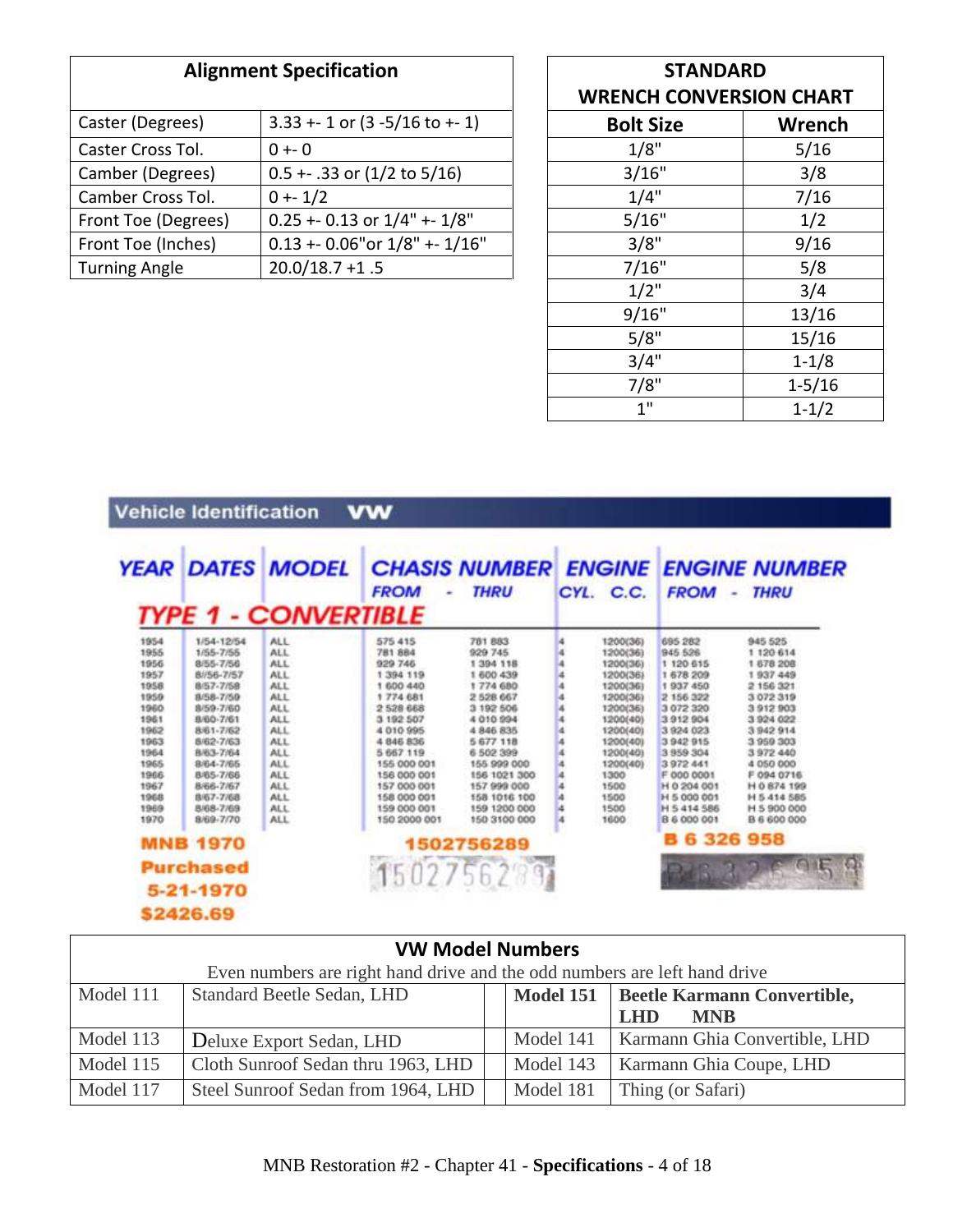| <b>Torque Tightening, Bolt and Wrench Size Specifications</b> |                      |                             |              |      |            |                  |  |
|---------------------------------------------------------------|----------------------|-----------------------------|--------------|------|------------|------------------|--|
| <b>Location</b>                                               | <b>Designation</b>   | <b>Size x Thread</b>        | <b>Class</b> | Lbs  | <b>Mkg</b> | Wrench           |  |
|                                                               |                      | x Length                    |              | -ft  |            | <b>Size</b>      |  |
| <b>Body Outside</b>                                           |                      |                             |              |      |            |                  |  |
| <b>Running Board</b>                                          | <b>Hex Head Bolt</b> | M6 x 1.00 x 15              |              |      |            | 10mm             |  |
| <b>Running Board</b>                                          | <b>Hex Head Bolt</b> | M8 x 1.25 x 20              |              |      |            | 13mm             |  |
| Fender                                                        |                      |                             |              |      |            |                  |  |
| <b>Bumper Front</b>                                           | Carriage Bolt        | M8 x 1.25 x 15              |              |      |            | 13mm             |  |
| <b>Bumper Bracket</b>                                         | <b>Hex Head Bolt</b> | M8 x 1.25 x 18              |              |      |            | 13mm             |  |
| Wiper Blade                                                   | Hex Head Nut         |                             |              |      |            | 13mm             |  |
| Fender Bolt                                                   | Hex Head Bolt        | M8 x 1.25 x 18              |              |      |            | 13mm             |  |
| Tag Bracket                                                   | Hex Head Bolt        | M6 x 1.00 x 15              |              |      |            | 10mm             |  |
| Tag Light Bracket                                             | Hex Head Bolt        | M5 x 0.80 x 20              |              |      |            | 8mm              |  |
| Tag Light Lens                                                | Phillips Head        | M4 x 0.75 x 15              |              |      |            | Phillips         |  |
| <b>Engine Deck Lid</b>                                        | Hex Head Bolt        | M6 x 1.00 x 20              |              |      |            | 10mm             |  |
| Hood Handle/Lock                                              | <b>Hex Head Bolt</b> | M6 x 1.00 x 30              |              |      |            | 10 <sub>mm</sub> |  |
| Hood Hinge                                                    | <b>Hex Head Bolt</b> | M8 x 1.25 x 25              |              |      |            | 13mm             |  |
| Floor Pan (Std)                                               | <b>Hex Head Bolt</b> | M8 x 1.25 x 45              |              |      |            | 13mm             |  |
| Floor Pan (Large)                                             | Hex Head Bolt        | M <sub>10</sub> x 1.50 x 45 |              |      |            | 17 <sub>mm</sub> |  |
| <b>Bumper Bolts</b>                                           |                      | M8 x1.25 x15 &              |              |      |            |                  |  |
|                                                               |                      | M8 x1.25 x31                |              |      |            |                  |  |
| Door Handle                                                   | <b>Phillips Head</b> | M6 x 1.00 x 10              |              |      |            | Phillips         |  |
| Door Alignment                                                | <b>Phillips Head</b> | M6 x 1.00 x 15              |              |      |            | Phillips         |  |
| Door Latch (door)                                             | Phillips Head        | M6 x 1.00 x 10              |              |      |            | Phillips         |  |
| Door Latch (body)                                             | <b>Phillips Head</b> | M6 x 1.00 x 10              |              |      |            | Phillips         |  |
| Tail Light Reflector                                          | <b>Hex Head Bolt</b> | M6 x 1.00 x 15              |              |      |            | 10mm             |  |
|                                                               |                      | & Phillips Screw            |              |      |            |                  |  |
|                                                               |                      |                             |              |      |            |                  |  |
| <b>Body Inside</b>                                            |                      |                             |              |      |            |                  |  |
| Dash Under                                                    | <b>Sheet Metal</b>   | M4 x 1.75 x 10              |              |      |            | Phillips         |  |
| Dash Top Side                                                 | <b>Sheet Metal</b>   | M4 x 1.50 x 15              |              |      |            | Phillips         |  |
| <b>Rear Seat Stop</b>                                         | <b>Sheet Metal</b>   | M6 x 1.75 x 15              |              |      |            | Phillips         |  |
| <b>Window Frame</b>                                           | <b>Hex Head Bolt</b> | M6 x 1.00 x 30              |              |      |            | 10mm             |  |
| <b>Window Guides</b>                                          | Hex Head Nut         | M8 x 1.25                   |              |      |            | 13mm             |  |
| Gearshift Housing/                                            | <b>Hex Nut</b>       | M10 x 1.5 x                 | 8 G          | 25.0 | 3.5        |                  |  |
| <b>Bonder Rubber</b>                                          |                      |                             |              |      |            |                  |  |
| Mounting                                                      |                      |                             |              |      |            |                  |  |
| Door Handle Inside                                            | Phillips Head        | M5 x 0.90 x 5               |              |      |            | Phillips         |  |
| <b>Pedal assembly</b>                                         |                      |                             |              |      |            |                  |  |
| Pedal bracket to                                              | <b>Hex Head Bolt</b> | M10 x 1.50 x 30             |              | 32   |            | 17mm             |  |
| frame                                                         |                      |                             |              |      |            |                  |  |
| Pedal stop to Pans                                            |                      |                             |              | 18   |            |                  |  |
| <b>Brake Rod</b>                                              |                      | M10 x 1.25                  |              |      |            | 15mm             |  |
| Clutch & Brake Stop                                           | Hex Head Bolt        | M14 x 1.25 x 25             |              |      |            | 13mm             |  |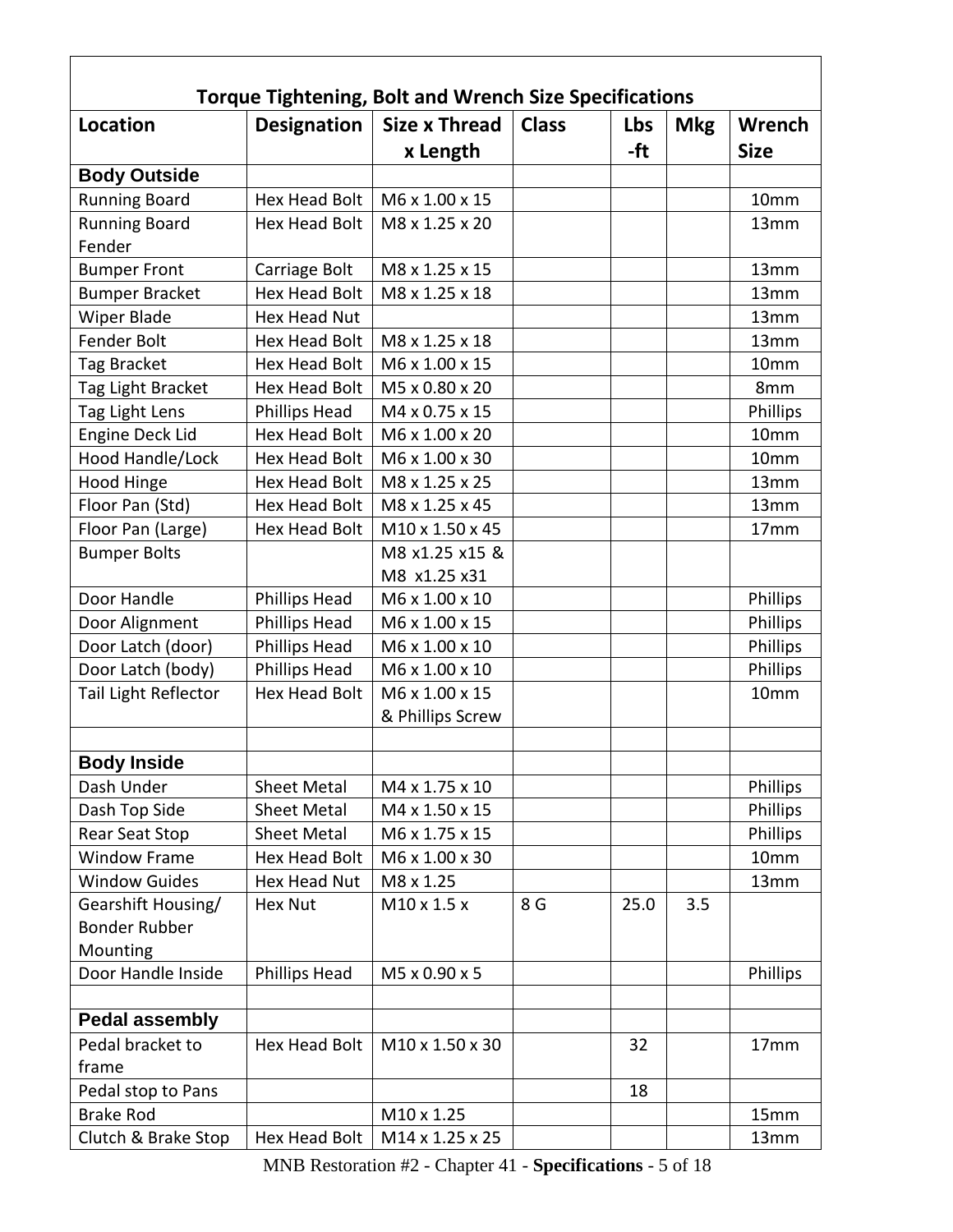| Torque Tightening, Bolt and Wrench Size Specifications - (Continued 2 of 8) |                    |                      |              |                |            |             |  |
|-----------------------------------------------------------------------------|--------------------|----------------------|--------------|----------------|------------|-------------|--|
| <b>Location</b>                                                             | <b>Designation</b> | <b>Size x Thread</b> | <b>Class</b> | Lbs            | <b>Mkg</b> | Wrench      |  |
|                                                                             |                    | x Length             |              | -ft            |            | <b>Size</b> |  |
| <b>Engine</b>                                                               |                    |                      |              |                |            |             |  |
| Engine Mounting (2)                                                         |                    | M10 x 1.5 x 70       |              |                |            |             |  |
| <b>Starter Bolt</b>                                                         | <b>Half Moon</b>   | M10 x<br>x 110       |              |                |            |             |  |
|                                                                             | Head               |                      |              |                |            |             |  |
| <b>Engine Tin Screws</b>                                                    |                    | x12<br>M6x           |              |                |            |             |  |
| Connecting rod nut                                                          | <b>Nut</b>         | M9 x 1.0             | 8G           | 24             | $3 - 3.5$  |             |  |
| Connecting rod cap                                                          |                    | M9 x 1.0             |              | 32             |            |             |  |
| screw                                                                       |                    |                      |              |                |            |             |  |
| <b>Head Studs</b>                                                           |                    | M8 x 1.25 x          |              |                |            |             |  |
| Crankcase nut                                                               | nut                | M <sub>8</sub>       | <b>5S</b>    | 14             | 2.0        |             |  |
| Crankcase seal nut                                                          | Sealing nut        | M12 x 1.5            | 35S20K       | 18             | 2.5        |             |  |
| Cylinder head nut                                                           | nut                | M18 x 8              |              | 8              |            |             |  |
| Cylinder head nut                                                           | nut                | M23 x 10             |              | 10             |            |             |  |
| Cylinder head                                                               |                    | M10                  | 35S20KV      | 23             | 3.2        |             |  |
| Rocker shaft nut                                                            |                    | M <sub>8</sub>       | 8G           | 16             | $2 - 2.5$  |             |  |
| Heat Exchanger at                                                           |                    | M <sub>8</sub>       |              | 14             |            |             |  |
| head                                                                        |                    |                      |              |                |            |             |  |
| <b>Muffler Clamp bolts</b>                                                  |                    | M <sub>6</sub>       |              | $\overline{7}$ |            |             |  |
| <b>Tailpipe Clamps</b>                                                      | <b>U Bolts</b>     | M6 x 1.00            |              | $\overline{7}$ |            | 10mm        |  |
| Intake manifold nut                                                         |                    | M <sub>8</sub>       |              | 14             |            |             |  |
| Preheat-flange bolt                                                         |                    | M <sub>6</sub>       |              | 7              |            | 10mm        |  |
| Oil Pump nut                                                                |                    | M <sub>8</sub>       |              | 14             | 2.0        |             |  |
| Oil Pump nut                                                                |                    | M <sub>6</sub>       |              | 9              |            | 10mm        |  |
| Oil Drain plug                                                              | Plug               | M14 x 1.5            | 9S20K        | 25             | 3.5        |             |  |
| Oil Strainer Cap nut                                                        |                    | M <sub>6</sub>       |              | 5              | 0.7        | 10mm        |  |
| Oil cooler nut                                                              |                    | M <sub>6</sub>       |              | 5              |            | 10mm        |  |
| Oil filler gland nut                                                        |                    |                      |              | 40             |            |             |  |
| Flywheel Gland nut                                                          |                    | M28 x 1.5            |              | 217            | 35.0       | 30mm        |  |
| Fly Wheel Nut inside                                                        |                    |                      |              | 45             |            |             |  |
| Clutch to Fly Wheel                                                         | <b>Bolt</b>        | M8 x 1.5             | 8G           | 18             | 2.5        |             |  |
| Sparkplug                                                                   | Sparkplug          | M14 x 1.25           |              | 25             | $3 - 4.0$  |             |  |
| Engine to trans nut                                                         | nut                | M10                  |              | 22             | 3.0        |             |  |
| Cross member bolt                                                           |                    | M8                   |              | 18             |            |             |  |
| Cross member bolt                                                           |                    | M10                  |              | 29             |            | 16mm        |  |
| Generator pulley nut                                                        |                    | M12 x 1.5            |              | 43             |            |             |  |
| Fan nut                                                                     |                    | M12 x 1.5            |              | 43             |            |             |  |
| Crankshaft pulley                                                           | <b>Bolt</b>        | $M20 \times 1.5$     |              | 32             |            |             |  |
| nut                                                                         |                    |                      |              |                |            |             |  |
| Cross member to                                                             |                    | M <sub>8</sub>       |              | 18             |            |             |  |
| body                                                                        |                    |                      |              |                |            |             |  |
| Fan/Crankshaft                                                              |                    | M20 x 1.5            |              | 100            |            |             |  |
| pulley                                                                      |                    |                      |              |                |            |             |  |
| <b>Clutch Bolts</b>                                                         |                    | M8 x<br>x20          |              | 10.9           |            |             |  |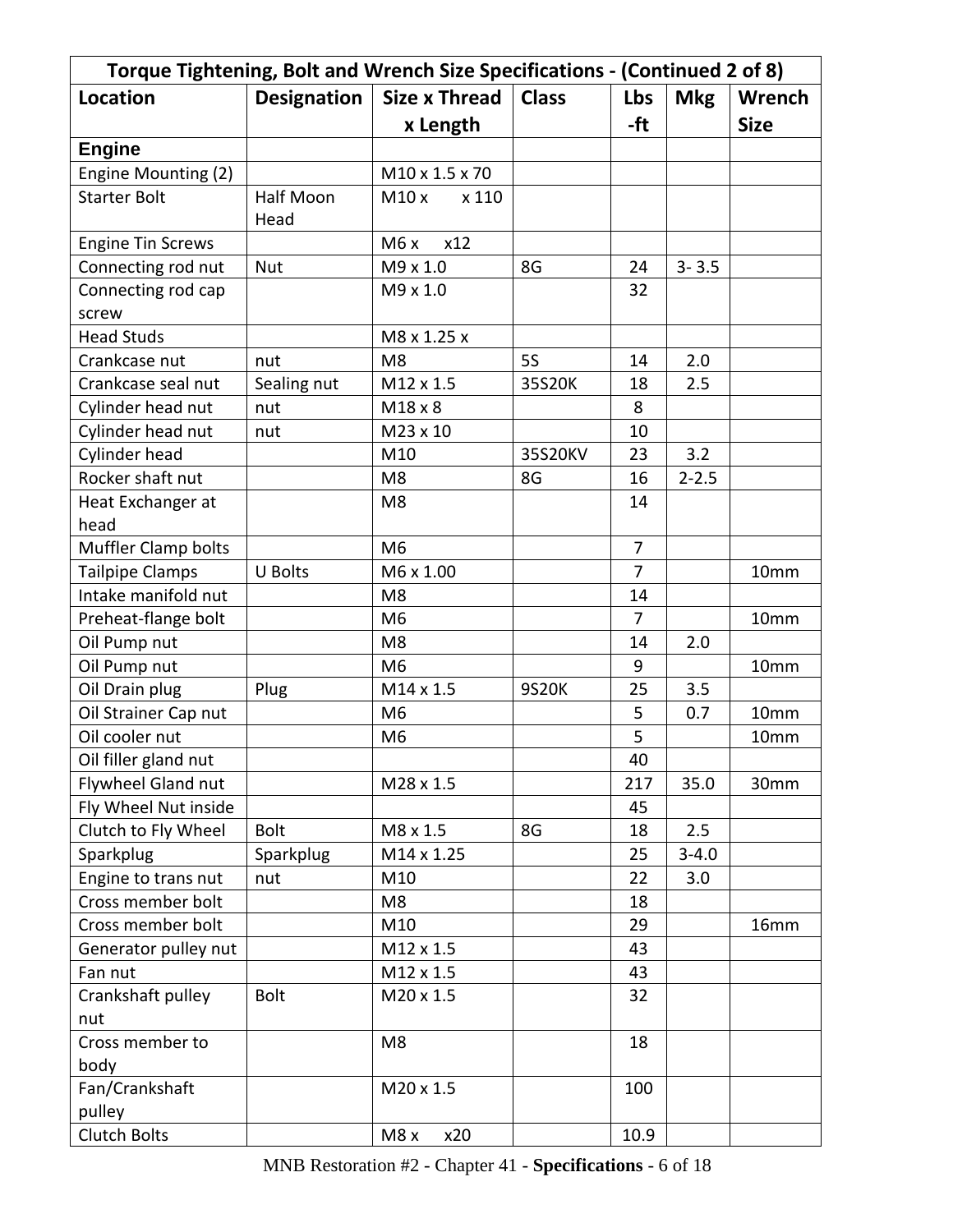| Torque Tightening, Bolt and Wrench Size Specifications - (Continued 3 of 8) |             |                      |              |     |            |               |  |
|-----------------------------------------------------------------------------|-------------|----------------------|--------------|-----|------------|---------------|--|
| <b>Location</b>                                                             | Designation | <b>Size x Thread</b> | <b>Class</b> | Lbs | <b>Mkg</b> | <b>Wrench</b> |  |
|                                                                             |             | x Length             |              | -ft |            | <b>Size</b>   |  |
| <b>Engine</b>                                                               |             |                      |              |     |            |               |  |
| (Continued)                                                                 |             |                      |              |     |            |               |  |
| <b>Clutch Pressure</b>                                                      |             | M8 x 1.5 x 25        |              |     |            |               |  |
| <b>Plate Bolts</b>                                                          |             |                      |              |     |            |               |  |
|                                                                             |             |                      |              |     |            |               |  |
|                                                                             |             |                      |              |     |            |               |  |
|                                                                             |             |                      |              |     |            |               |  |
| <b>Front Axle &amp;</b>                                                     |             |                      |              |     |            |               |  |
| <b>Steering</b>                                                             |             |                      |              |     |            |               |  |
| Front Beam to pan                                                           |             |                      |              | 36  |            |               |  |
| bolts                                                                       |             |                      |              |     |            |               |  |
| Body to beam bolts                                                          |             |                      |              | 14  |            |               |  |
| Shock to beam side                                                          |             | M10                  |              | 14  |            | 13mm          |  |
| plate                                                                       |             |                      |              |     |            |               |  |
| Shock to beam side                                                          |             | M12                  |              | 25  |            |               |  |
| plate                                                                       |             |                      |              |     |            |               |  |
| Shock to lower                                                              |             |                      |              | 25  |            |               |  |
| torsion arm                                                                 |             |                      |              |     |            |               |  |
| Steering damper to                                                          |             |                      |              | 32  |            |               |  |
| front beam bolt                                                             |             |                      |              |     |            |               |  |
| Steering damper to                                                          |             |                      |              | 18  |            |               |  |
| tie rod                                                                     |             |                      |              |     |            |               |  |
| <b>Ball Joint or Link Pin</b>                                               |             | M12 x 1.5 x 90       |              |     |            |               |  |
| Tie rod to castle nut                                                       |             |                      |              | 18  |            |               |  |
| Tie rod nut                                                                 |             |                      |              | 18  |            |               |  |
| Clamp for tie rod                                                           |             |                      |              | 11  |            |               |  |
| bolt                                                                        |             |                      |              |     |            |               |  |
| Lock nut for torsion                                                        |             |                      |              | 36  |            |               |  |
| set screw                                                                   |             |                      |              |     |            |               |  |
| Wheel bearing                                                               |             |                      |              | 10  |            |               |  |
| clamp screw                                                                 |             |                      |              |     |            |               |  |
| Steering ball joint to                                                      |             |                      |              | 51  |            |               |  |
| knuckle                                                                     |             |                      |              |     |            |               |  |
| Steering box to front                                                       |             |                      |              | 22  |            |               |  |
| beam                                                                        |             |                      |              |     |            |               |  |
| Steering coupler to                                                         |             |                      |              | 18  |            |               |  |
| worm shaft                                                                  |             |                      |              |     |            |               |  |
| Pitman arm to shaft                                                         |             |                      |              | 51  |            |               |  |
| bolt                                                                        |             |                      |              |     |            |               |  |
| Locknut for pitman                                                          |             |                      |              | 18  |            |               |  |
| arm adj. screw<br>Lock nut for worm                                         |             |                      |              |     |            |               |  |
|                                                                             |             |                      |              | 42  |            |               |  |
| spindle adj. screw                                                          |             |                      |              |     |            |               |  |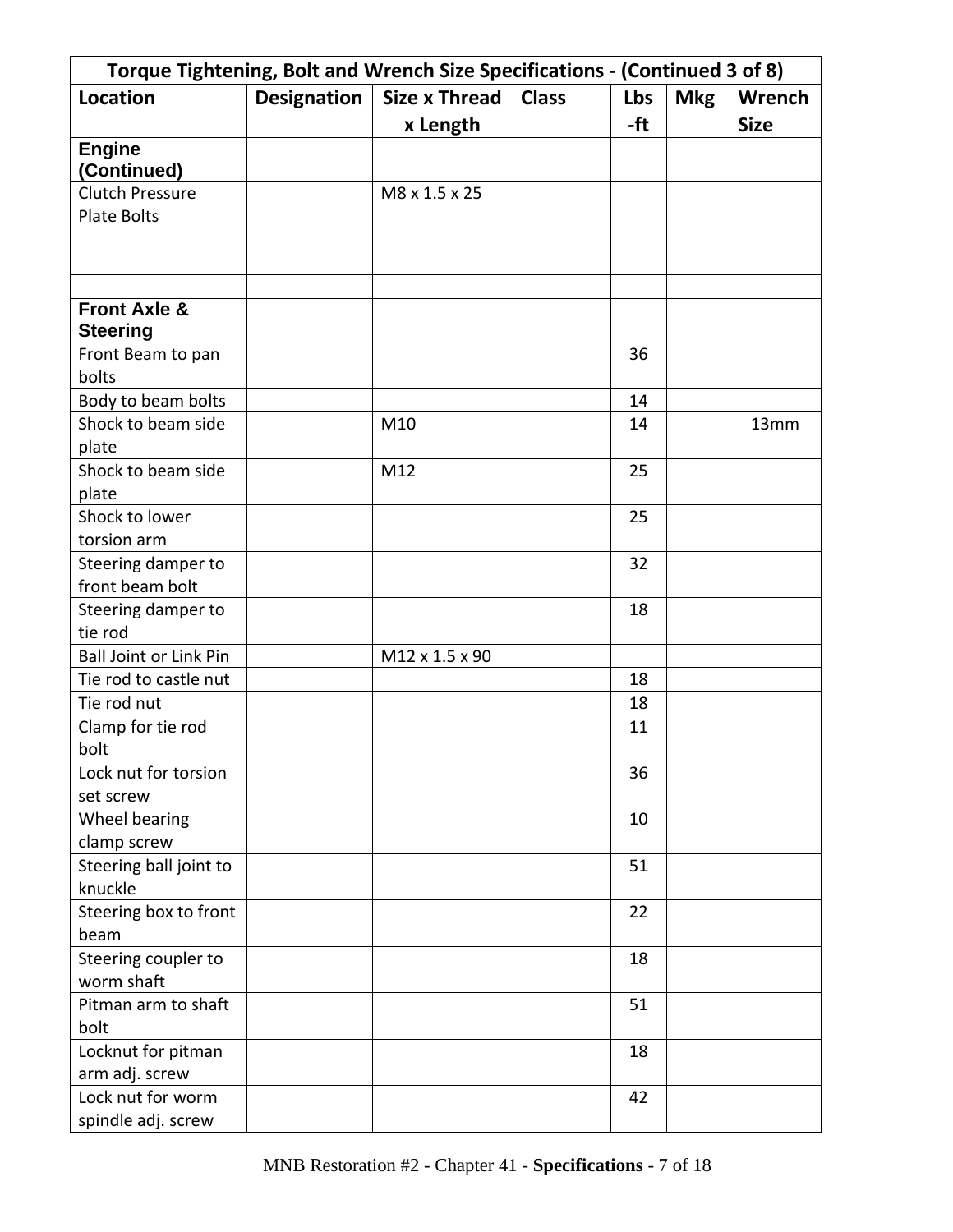| Torque Tightening, Bolt and Wrench Size Specifications - (Continued 4 of 8) |                    |                      |              |                |            |               |
|-----------------------------------------------------------------------------|--------------------|----------------------|--------------|----------------|------------|---------------|
| <b>Location</b>                                                             | <b>Designation</b> | <b>Size x Thread</b> | <b>Class</b> | Lbs            | <b>Mkg</b> | <b>Wrench</b> |
|                                                                             |                    | x Length             |              | -ft            |            | <b>Size</b>   |
| <b>Front Axle &amp;</b>                                                     |                    |                      |              |                |            |               |
| <b>Steering</b>                                                             |                    |                      |              |                |            |               |
| (Continued)                                                                 |                    |                      |              |                |            |               |
| Steering box housing                                                        |                    |                      |              | 18             |            |               |
| cover bolt                                                                  |                    |                      |              |                |            |               |
| Canceling ring to                                                           |                    |                      |              | 3.5            |            |               |
| steering wheel                                                              |                    |                      |              |                |            |               |
| Steering wheel nut                                                          |                    |                      |              | 36             |            |               |
| <b>Steering Wheel Nut</b>                                                   | Hex Head Bolt      |                      |              | 20             |            | 27mm          |
| Steering column to                                                          |                    |                      |              | $\overline{7}$ |            |               |
| dash bolts                                                                  |                    |                      |              |                |            |               |
| Column switch to                                                            |                    |                      |              | $\overline{7}$ |            |               |
| attach plate                                                                |                    |                      |              |                |            |               |
| Column switch                                                               |                    |                      |              | $\overline{7}$ |            |               |
| clamp to housing                                                            |                    |                      |              |                |            |               |
| <b>Steering coupling</b>                                                    |                    |                      |              | 11             |            |               |
| flange to disc                                                              |                    |                      |              |                |            |               |
| Column to couple                                                            |                    |                      |              | 11             |            |               |
| flange bolt                                                                 |                    |                      |              |                |            |               |
|                                                                             |                    |                      |              |                |            |               |
|                                                                             |                    |                      |              |                |            |               |
| <b>Transaxle</b>                                                            |                    |                      |              |                |            |               |
| Drive pinion round                                                          |                    |                      |              | 87             |            |               |
| nut ball bearing                                                            |                    |                      |              |                |            |               |
| Drive pinion round                                                          |                    |                      |              | 144            |            |               |
| nut roller bearing                                                          |                    |                      |              |                |            |               |
| Pinion retainer nut                                                         |                    |                      |              | 36             |            |               |
| Pinion nut                                                                  |                    |                      |              | 43             |            |               |
| Drive shaft nut                                                             |                    |                      |              | 43             |            |               |
| Reverse lever guide                                                         |                    |                      |              | 14             |            |               |
| bolt                                                                        |                    |                      |              |                |            |               |
| Selector fork bolt                                                          |                    |                      |              | 18             |            |               |
| Gearshift housing                                                           |                    |                      |              | 11             |            |               |
| nuts                                                                        |                    |                      |              |                |            |               |
| Ring gear bolts                                                             |                    |                      |              | 43             |            |               |
| Final drive cover                                                           |                    |                      |              | 22             |            |               |
| nuts                                                                        |                    |                      |              |                |            |               |
| Axle tube retainer                                                          |                    |                      |              | 14             |            |               |
| nuts                                                                        |                    |                      |              |                |            |               |
| Rear wheel bearing                                                          |                    |                      |              | 43             |            |               |
| retainer nut                                                                |                    |                      |              |                |            |               |
| Rear axle shaft nut                                                         |                    |                      |              | 217            |            |               |
|                                                                             |                    |                      |              |                |            |               |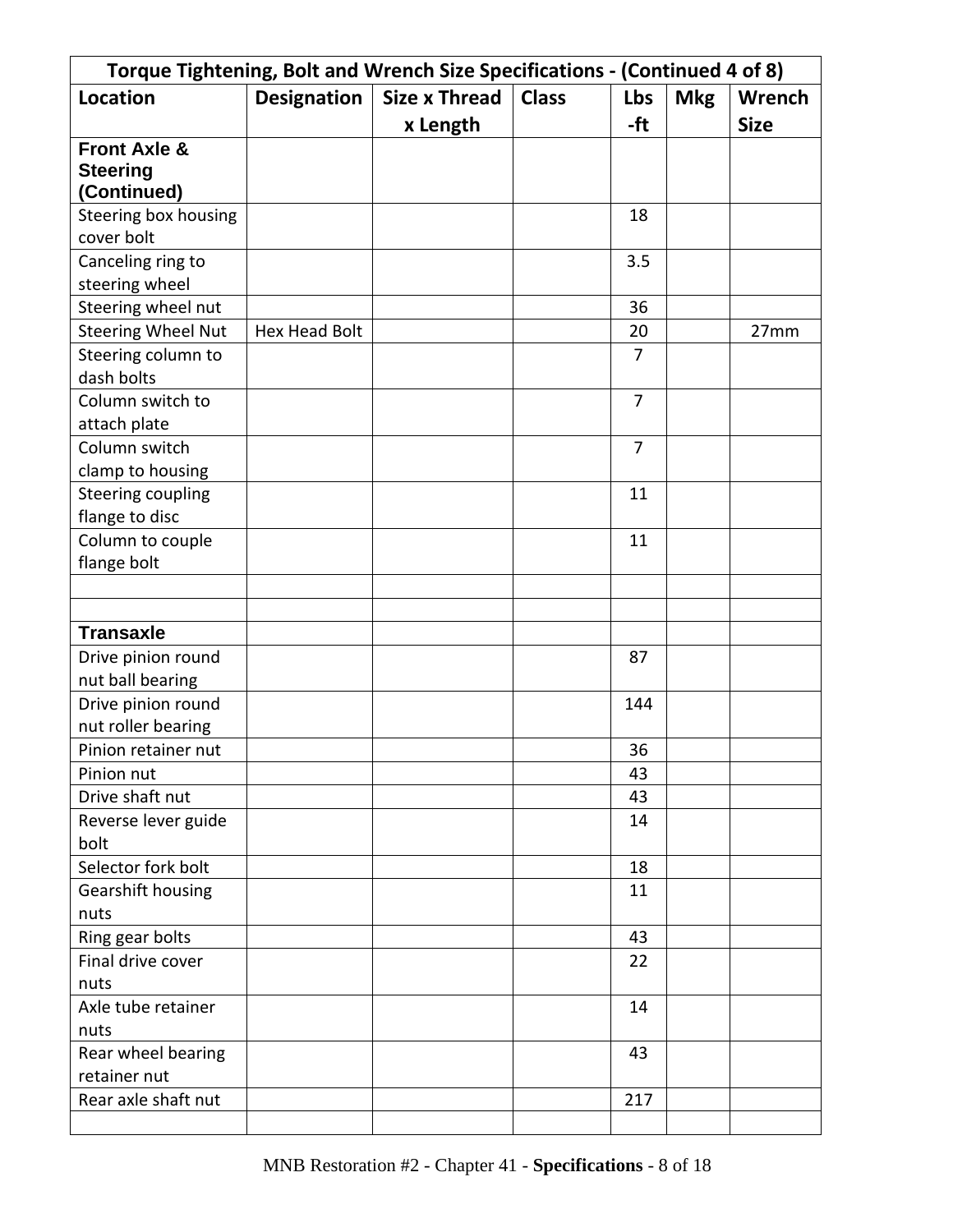| Torque Tightening, Bolt and Wrench Size Specifications - (Continued 5 of 8) |                       |                      |                 |        |            |               |
|-----------------------------------------------------------------------------|-----------------------|----------------------|-----------------|--------|------------|---------------|
| <b>Location</b>                                                             | <b>Designation</b>    | <b>Size x Thread</b> | <b>Class</b>    | Lbs    | <b>Mkg</b> | <b>Wrench</b> |
|                                                                             |                       | x Length             |                 | -ft    |            | <b>Size</b>   |
| <b>Transaxle</b>                                                            |                       |                      |                 |        |            |               |
| <b>Continued)</b>                                                           |                       |                      |                 |        |            |               |
| Transmission                                                                | <b>Fitted Screw</b>   | M18 x 1.5 x          | 8 G             | 167    | 23         |               |
| Mount/ Frame Fork                                                           |                       |                      |                 |        |            |               |
| Gear Oil drain plug                                                         |                       |                      |                 | 14     |            |               |
| Gear Oil filler plug                                                        |                       |                      |                 | 14     |            |               |
| <b>CV Joint Bolts</b>                                                       |                       | M8 x<br>x46          |                 |        |            |               |
| Diagonal Arm/                                                               | <b>Hex Head</b>       | M12 x 1.5 x          | 10K             | 87     | 12         |               |
| <b>Spring Plate</b>                                                         | Screw                 |                      |                 |        |            |               |
| Diagonal Arm/                                                               | <b>Fitted Screw</b>   | M14 x 1.5 x          | C <sub>45</sub> | 87     | 12         |               |
| <b>Frame Mount</b>                                                          |                       |                      |                 |        |            |               |
| Spring Plate Cover/                                                         | <b>Hex Head</b>       | M10 x 1.5 x          | 8 G             | 22     | 3.0        | 13mm          |
| Frame Cross Tube                                                            | Screw                 |                      |                 |        |            |               |
| Shock Absorber/                                                             | <b>Hex Head</b>       | M12 x 1.5 x          | 6G              | 44     | 6.0        |               |
| Frame Arm                                                                   | Screw                 |                      |                 |        |            |               |
| Shock Absorber/                                                             | <b>Hex Head</b>       | M12 x 1.5 x          | 8 G             | 51     | 7.0        |               |
| <b>Bearing Housing</b>                                                      | Screw                 |                      |                 |        |            |               |
| Diagonal Arm/                                                               | <b>Hex Head</b>       | M12 x 1.5 x          | 10K             | 87     | 12         |               |
| <b>Spring Plate</b>                                                         | Screw                 |                      |                 |        |            |               |
| One-Way Clutch                                                              | Socket Head           | M6 x 1.0 x           | 10K             | 11.0   | 1.5        | 10mm          |
| Support Tube/                                                               | Screw                 |                      |                 |        |            |               |
| <b>Converter Housing</b>                                                    |                       |                      |                 |        |            |               |
| Clutch/Carrier Plate                                                        | 12-point              | M6 x 1.0 x           | 10K             | 11.0   | 1.5        | 10mm          |
|                                                                             | Socket Head           |                      |                 |        |            |               |
|                                                                             | Screw                 |                      |                 |        |            |               |
| AFT Feed Pipe/                                                              | Union                 | M12 x 1.5 x          |                 | 7.0    | 1.0        |               |
| Transmission                                                                |                       |                      |                 |        |            |               |
| AFT Return Pipe/                                                            | Union                 | M14 x 1.5 x          |                 | $22 -$ | $3 - 4$    |               |
| Transmission                                                                |                       |                      |                 | 29     |            |               |
| Clamp Screw/ Clutch                                                         | <b>Hex Head</b>       | M8 x 1.25 x          | 8 G             | 18     | 2.5        |               |
| Lever                                                                       | Screw                 |                      |                 |        |            |               |
| <b>Constant Velocity</b>                                                    | Socket Head           | M8 x 1.25 x          | 10K             | 25     | 3.5        |               |
| Joint/ Flange                                                               | Screw                 |                      |                 |        |            |               |
| <b>Clutch Housing</b>                                                       | Temperature<br>Switch | M14 x 1.5 x          | GD-ZuA14        | 18     | 2.5        |               |
| <b>Transmission Case</b>                                                    | Selector              | M14 x 1.5 x          | GD-ZuA14        | 18     | 2.5        |               |
|                                                                             | Switch                |                      |                 |        |            |               |
| <b>Gearshift Housing</b>                                                    | <b>Neutral Safety</b> | M14 x 1.5 x          | GD-ZuA14        | 18     | 2.5        |               |
|                                                                             | Switch                |                      |                 |        |            |               |
| Converter/Drive                                                             | 12-point              | M8 x 1.25 x          | 8 G             | 18     | 25         |               |
| Plate                                                                       | Socket Head           |                      |                 |        |            |               |
|                                                                             | Screw                 |                      |                 |        |            |               |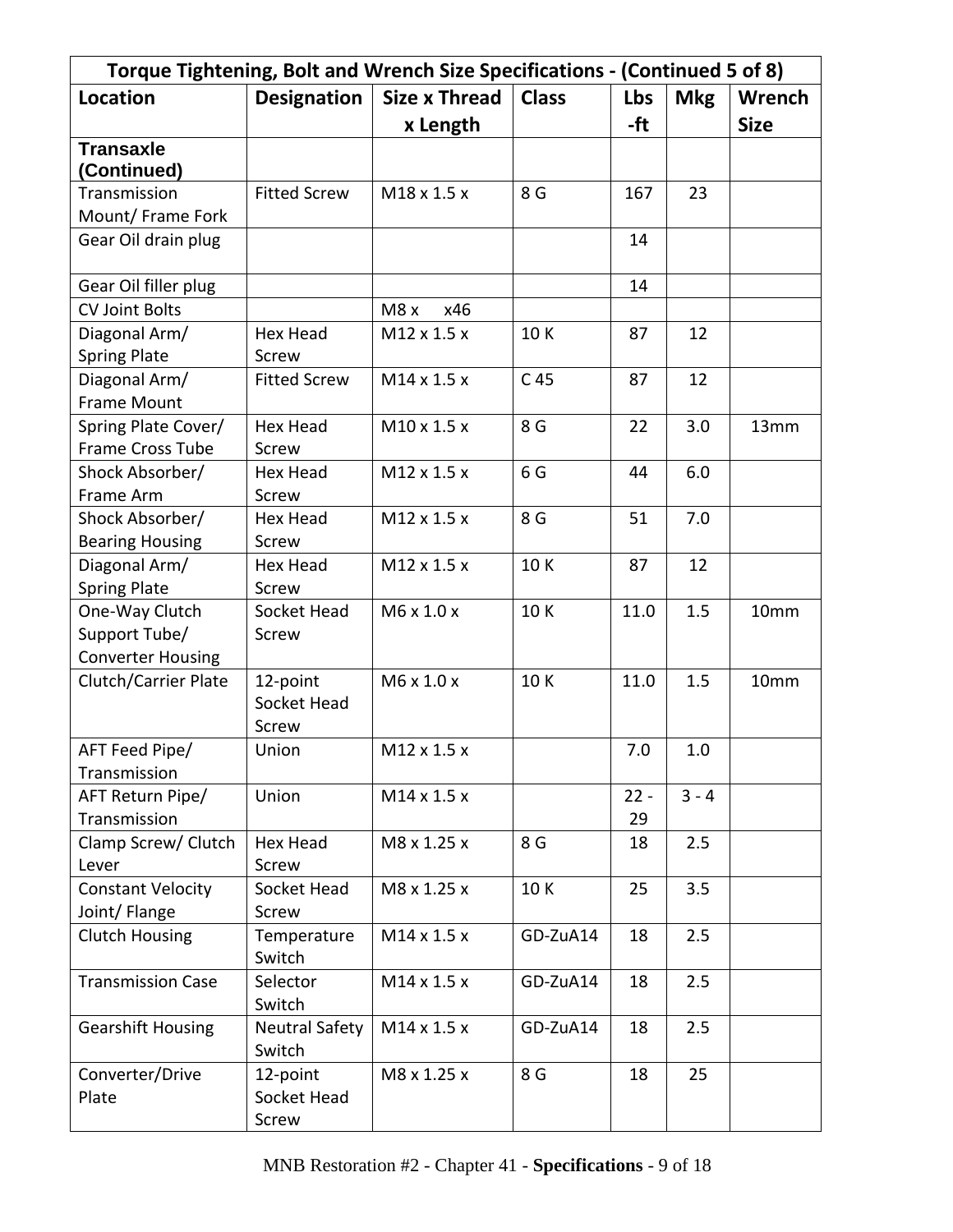| Torque Tightening, Bolt and Wrench Size Specifications - (Continued 6 of 8) |                       |                        |                |                |            |               |
|-----------------------------------------------------------------------------|-----------------------|------------------------|----------------|----------------|------------|---------------|
| <b>Location</b>                                                             | <b>Designation</b>    | <b>Size x Thread</b>   | <b>Class</b>   | Lbs            | <b>Mkg</b> | <b>Wrench</b> |
|                                                                             |                       | x Length               |                | -ft            |            | <b>Size</b>   |
| <b>Transaxle</b>                                                            |                       |                        |                |                |            |               |
| (Continued)                                                                 |                       |                        |                |                |            |               |
| Gearbox/                                                                    | <b>Retaining Ring</b> | M80 x 1.0              | Cq 35          | $101 -$        | $14 - 16$  |               |
| <b>Transmission Case</b>                                                    |                       |                        |                | 115            |            |               |
| Lock Plate/                                                                 | <b>Tapping</b>        | M4.8                   | Cq 5K          | 7.0            | 1.0        |               |
| <b>Retaining Ring</b>                                                       | <b>Screw</b>          |                        |                |                |            |               |
| Gear Carrier/                                                               | <b>Hex Nut</b>        | M8 x 1.25 x            | 6G             | 14             | 2.0        |               |
| <b>Transmission Case</b>                                                    |                       |                        |                |                |            |               |
| Lock Plate/ Bearing                                                         | <b>Fillister Head</b> | M7 x 1.25 x            | 6 G            | 7.0            | 1.0        |               |
| Ring                                                                        | Screw                 |                        |                |                |            |               |
| Gearshift Housing/                                                          | <b>Hex Nut</b>        | $M7 \times 1.0 \times$ | 6 G            | 11.0           | 1.5        |               |
| <b>Transmission Case</b>                                                    |                       |                        |                |                |            |               |
| Converter Housing/                                                          | <b>Hex Nut</b>        | M8 x 1.25 x            | 6 G            | 14.0           | 2.0        |               |
| <b>Transmission Case</b>                                                    |                       |                        |                |                |            |               |
| Cover/ Transmission                                                         | <b>Fillister Head</b> | M7 x 1.25 x            | 6 S            | 7.0            | 1.0        |               |
| case                                                                        | Screw                 |                        |                |                |            |               |
|                                                                             |                       |                        |                |                |            |               |
| Converter Housing/                                                          | <b>Hex Nut</b>        | M8 x 1.25 x            | 6 <sub>G</sub> | 14.0           | 2.0        |               |
| <b>Bonder Rubber</b>                                                        |                       |                        |                |                |            |               |
| Mounting                                                                    |                       |                        |                |                |            |               |
| Transmission                                                                | <b>Hex Nut</b>        | M8 x 1.25 x            | 6 <sub>G</sub> | 14.0           | 2.0        |               |
| Mounting/Bonder                                                             |                       |                        |                |                |            |               |
| <b>Rubber Mounting</b>                                                      |                       |                        |                |                |            |               |
| Shift Fork/ Shift Rod                                                       | <b>Hex Head</b>       | M8 x 1.25 x            | <b>C 45 KN</b> | 18.0           | 2.5        |               |
|                                                                             | Screw                 |                        |                |                |            |               |
| <b>Bearing Lock Screw</b>                                                   | Hex Head              | M8 x 1.25 x            | 5S             | 7.0            | 1.0        |               |
|                                                                             | Screw                 |                        |                |                |            |               |
| Pinion                                                                      | <b>Round Nut</b>      | M35 x 1.5 x            | Cq 35          | 130-           | $18 - 20$  |               |
|                                                                             |                       |                        |                | 145            |            |               |
| <b>Ring Gear</b>                                                            | Hex Head              | M10 x 1.5 x            | 10K            | 32             | 4.5        | 13mm          |
|                                                                             | Screw                 |                        |                |                |            |               |
| <b>Master cylinder</b>                                                      |                       |                        |                |                |            |               |
| Stop screw in                                                               |                       |                        |                | $\overline{7}$ |            |               |
| housing bolt                                                                |                       |                        |                |                |            |               |
|                                                                             |                       |                        |                |                |            |               |
| Residual pressure                                                           |                       |                        |                | 14             |            |               |
| valve to housing                                                            |                       |                        |                |                |            |               |
| Brake light switch                                                          |                       |                        |                | 14             |            |               |
| Master cylinder to                                                          |                       |                        |                | 18             |            |               |
| frame bolts                                                                 |                       |                        |                |                |            |               |
| Brake line to master                                                        |                       |                        |                | 18             |            |               |
| cylinder                                                                    |                       |                        |                |                |            |               |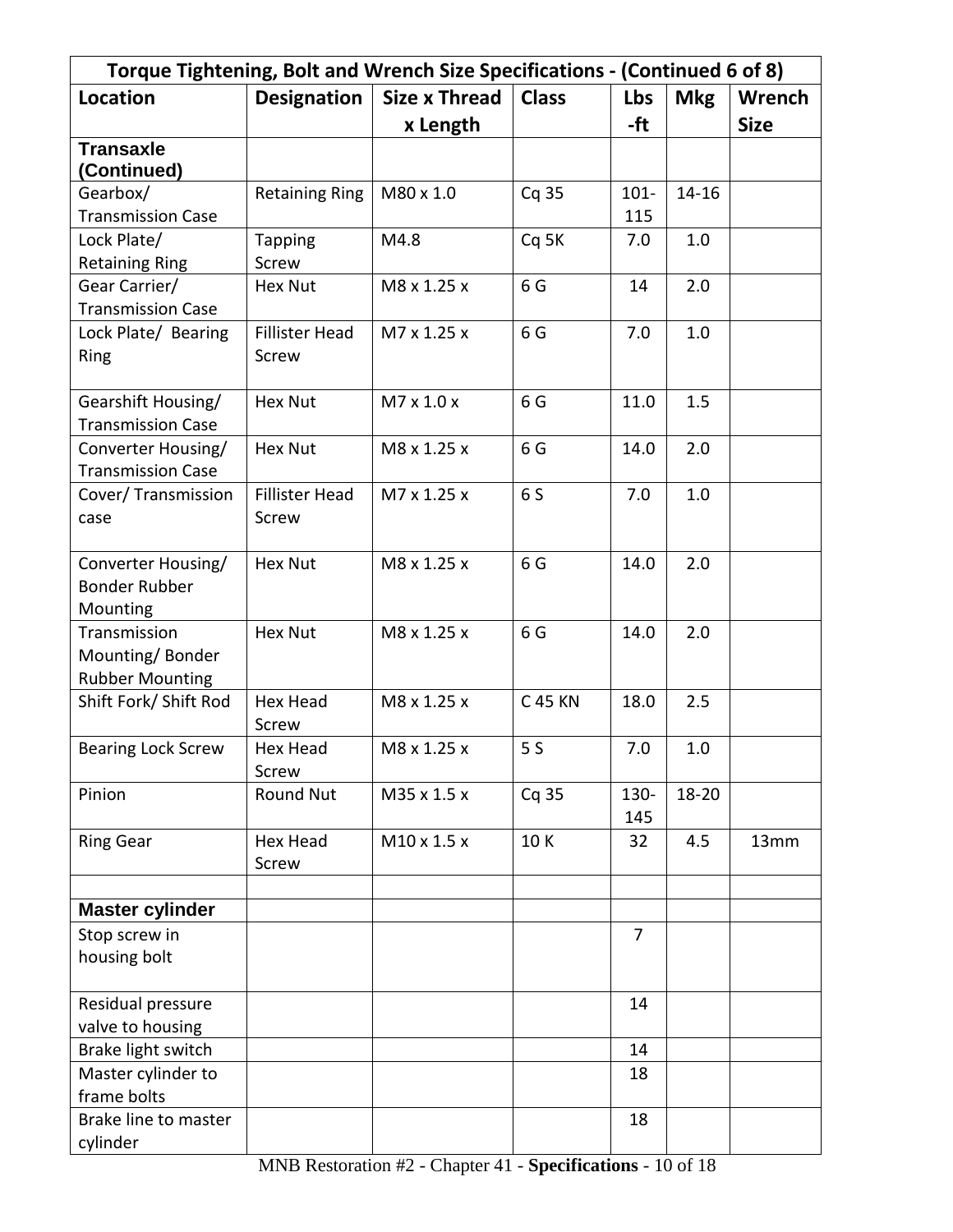|                               | Torque Tightening, Bolt and Wrench Size Specifications - (Continued 7 of 8) |                                |              |                |            |                  |
|-------------------------------|-----------------------------------------------------------------------------|--------------------------------|--------------|----------------|------------|------------------|
| <b>Location</b>               | <b>Designation</b>                                                          | <b>Size x Thread</b>           | <b>Class</b> | Lbs            | <b>Mkg</b> | Wrench           |
|                               |                                                                             | x Length                       |              | -ft            |            | <b>Size</b>      |
|                               |                                                                             |                                |              |                |            |                  |
| <b>Front Brakes</b>           |                                                                             |                                |              |                |            |                  |
| Splash shield to              |                                                                             |                                |              | $\overline{7}$ |            |                  |
| steering knuckle              |                                                                             |                                |              |                |            |                  |
| bolts                         |                                                                             |                                |              |                |            |                  |
| Wheel cylinder to             |                                                                             |                                |              | 18             |            |                  |
| backing plate                 |                                                                             |                                |              |                |            |                  |
| Backing plate bolt            |                                                                             |                                |              | 36             |            |                  |
| <b>Bleeder valve</b>          |                                                                             |                                |              | 9              |            |                  |
| Clamp nut screws              |                                                                             |                                |              | 9              |            |                  |
| Hose to wheel                 |                                                                             |                                |              | 14             |            |                  |
| cylinder/caliper              |                                                                             |                                |              |                |            |                  |
| Wheel Lug Bolts (4)           | Hex Head Bolt                                                               | M14 x1.5 x 18                  |              | 110            |            | 19 mm or<br>3/4" |
|                               |                                                                             |                                |              |                |            |                  |
| <b>Rear Brakes</b>            |                                                                             |                                |              |                |            |                  |
| Wheel cylinder to             |                                                                             |                                |              | 22             |            |                  |
| backing plate                 |                                                                             |                                |              |                |            |                  |
| Bearing housing               |                                                                             |                                |              | 43             |            |                  |
| bolts                         |                                                                             |                                |              |                |            |                  |
| Brake drum to axle            |                                                                             |                                |              | 253            |            |                  |
| bolt                          |                                                                             |                                |              |                |            |                  |
| Rear Wheel Axle Nut           |                                                                             |                                |              | 217            |            |                  |
| <b>Bleeder valve</b>          |                                                                             |                                |              | 9              |            |                  |
| Brake Drum/Rear<br>Axle Shaft | <b>Slotted Nut</b>                                                          | M24 x 1.5 x                    | C 45 KV      | 217            | 30         |                  |
|                               |                                                                             |                                |              |                |            |                  |
| <b>Trunk Area</b>             |                                                                             |                                |              |                |            |                  |
| Hood to Bracket               | Hex Head Bolt                                                               | M8 x 1.25 x 15                 |              |                |            | 13mm             |
| Ash Tray Cabinet              | Hex Head Bolt                                                               | M4 x 0.75 x 10                 |              |                |            | 7 <sub>mm</sub>  |
|                               |                                                                             |                                |              |                |            |                  |
| <b>Convertible Top</b>        |                                                                             |                                |              |                |            |                  |
| Frame to Body                 | <b>Hex Head Bolt</b>                                                        | M8 x 1.25 x 25                 |              |                |            | 13mm             |
| Bow to Frame                  | Phillips Head Bolt<br>Phillips Head<br>Wood Screw                           | #10 - 24 x 2.5"                |              |                |            | #10<br>Phillips  |
| <b>Quarter Facing</b>         | Phillips Head                                                               | #10 x 1" Long<br>#10 x 1" Long |              |                |            | Phillips         |
|                               | <b>Wood Screw</b>                                                           |                                |              |                |            |                  |
|                               |                                                                             |                                |              |                |            |                  |
|                               |                                                                             |                                |              |                |            |                  |
|                               |                                                                             |                                |              |                |            |                  |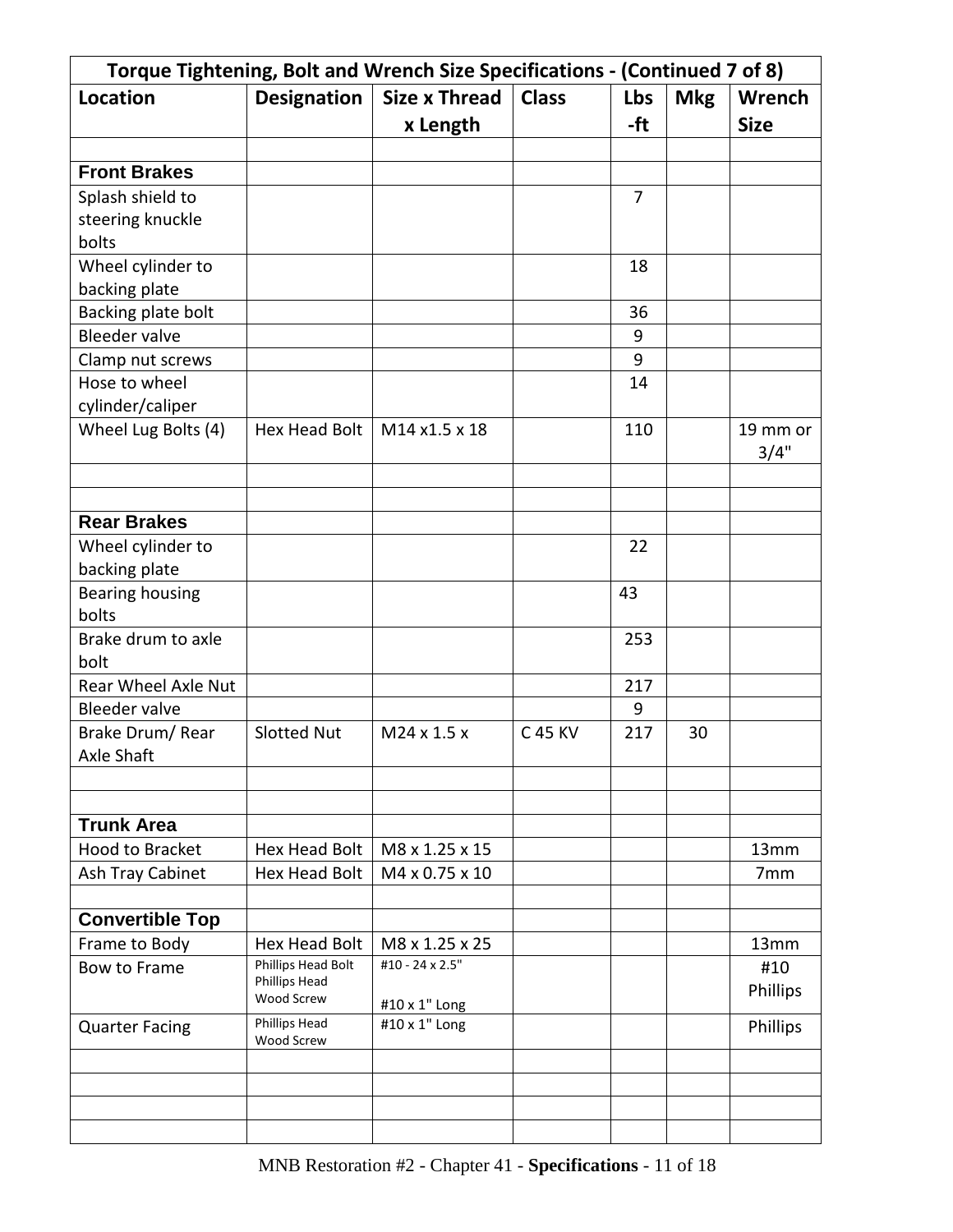| Torque Tightening, Bolt and Wrench Size Specifications - (Continued 8 of 8) |                      |                      |              |     |            |             |
|-----------------------------------------------------------------------------|----------------------|----------------------|--------------|-----|------------|-------------|
| <b>Location</b>                                                             | <b>Designation</b>   | <b>Size x Thread</b> | <b>Class</b> | Lbs | <b>Mkg</b> | Wrench      |
|                                                                             |                      | x Length             |              | -ft |            | <b>Size</b> |
|                                                                             |                      |                      |              |     |            |             |
| <b>Doors</b>                                                                |                      |                      |              |     |            |             |
| <b>Window Regulator</b>                                                     | Hex Head Bolt        | M6 x 1.00 x          |              |     |            | 10mm        |
| Vent Window Frame Top                                                       | <b>Hex Head Bolt</b> | M6 x 1.00 x          |              |     |            | 10mm        |
| Vent Window Frame Bot.                                                      | Hex Head Bolt        | M8 x 1.25 x          |              |     |            | 13mm        |
| Vent Window Glass to<br>Body                                                | <b>Hex Head Bolt</b> | M5 x 0.90 x          |              |     |            | 8mm         |
| Rear Guide Bar Top                                                          | Hex Head Bolt        | M6 x 1.00 x          |              |     |            | 10mm        |
| Rear Guide Bar Bottom                                                       | <b>Hex Head Bolt</b> | M8 x 1.25 x          |              |     |            | 13mm        |
| <b>Striker Plate Door</b>                                                   | Phillips             | M6 x 1.00 x 15       |              |     |            | Phillips    |
| <b>Striker Plate Body</b>                                                   | Phillips             | M6 x 1.00 x 15       |              |     |            | Phillips    |
| Door Handle<br>Exterior                                                     | Phillips             | M6 x 1.00 x 10       |              |     |            | Phillips    |
| Door Alignment                                                              | Phillips             | M6 x 1.00 x 15       |              |     |            | Phillips    |
|                                                                             |                      |                      |              |     |            |             |
|                                                                             |                      |                      |              |     |            |             |
|                                                                             |                      |                      |              |     |            |             |
|                                                                             |                      |                      |              |     |            |             |
|                                                                             |                      |                      |              |     |            |             |
|                                                                             |                      |                      |              |     |            |             |
|                                                                             |                      |                      |              |     |            |             |
|                                                                             |                      |                      |              |     |            |             |
|                                                                             |                      |                      |              |     |            |             |
|                                                                             |                      |                      |              |     |            |             |
|                                                                             |                      |                      |              |     |            |             |
|                                                                             |                      |                      |              |     |            |             |
|                                                                             |                      |                      |              |     |            |             |
|                                                                             |                      |                      |              |     |            |             |
|                                                                             |                      |                      |              |     |            |             |
|                                                                             |                      |                      |              |     |            |             |
|                                                                             |                      |                      |              |     |            |             |
|                                                                             |                      |                      |              |     |            |             |
|                                                                             |                      |                      |              |     |            |             |
|                                                                             |                      |                      |              |     |            |             |
|                                                                             |                      |                      |              |     |            |             |
|                                                                             |                      |                      |              |     |            |             |
|                                                                             |                      |                      |              |     |            |             |
|                                                                             |                      |                      |              |     |            |             |

Standard Metric Sizes: M3 x 0.5, M4 x 0.7, M5 x 0.8, M6 x 1.0, M7 x 1.0, M8 x 1.0, M8 x 1.25, M10 x 1.0, M10 x 1.25, M10 x 1.5, M12 x 1.25, M12 x 1.5, M12 x 1.75, M14 x 1.5, M14 x 2.0, M16 x 1.5, M16 x 2.0, M20 x 1.5, M20 x 2.5, M24 x 2.0, M24 x 3.0.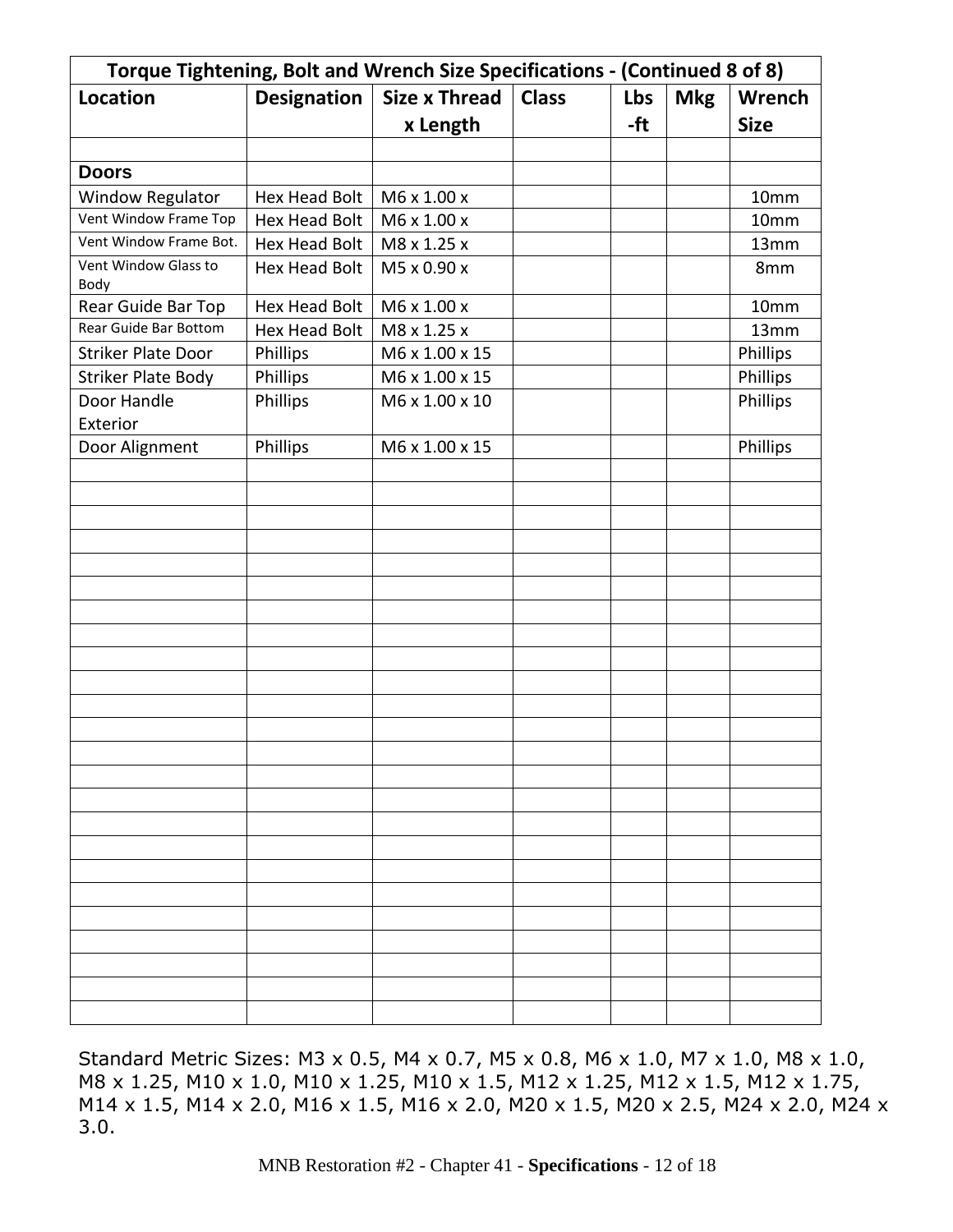| <b>METRIC</b>    |                                | <b>STANDARD</b>                |               |
|------------------|--------------------------------|--------------------------------|---------------|
|                  | <b>WRENCH CONVERSION CHART</b> | <b>WRENCH CONVERSION CHART</b> |               |
| <b>Bolt Size</b> | <b>Wrench (ANSI)</b>           | <b>Bolt Size</b>               | Wrench        |
| 4                | 7                              | #6                             | 1/4"          |
| 5                | 8                              | #8                             | 1/4"          |
| 6                | 10                             | #10                            | 5/16"         |
| 7                |                                | #12                            | 5/16"         |
| 8                | 13                             | 1/8"                           | 5/16"         |
| 10               | 16                             | 3/16"                          | 3/8"          |
| 12               | 18                             | 1/4"                           | $7/16"$ or 3/ |
| 14               | 21                             | 5/16"                          | $1/2$ "       |
| 16               | 24                             | 3/8"                           | 9/16"         |
| 18               |                                | 7/16"                          | 5/8"          |
| 20               | 30                             | $1/2$ "                        | 3/4"          |

| <b>METRIC</b><br><b>NCH CONVERSION CHART</b>                       |                          | <b>STANDARD</b><br><b>WRENCH CONVERSION CHART</b> |               |
|--------------------------------------------------------------------|--------------------------|---------------------------------------------------|---------------|
| t Size                                                             | <b>Wrench (ANSI)</b>     | <b>Bolt Size</b>                                  | <b>Wrench</b> |
| $\overline{4}$                                                     | 7                        | #6                                                | 1/4"          |
| $\overline{\overline{\overline{5}}}$                               | 8                        | #8                                                | 1/4"          |
| $\frac{6}{7}$                                                      | 10                       | #10                                               | 5/16"         |
|                                                                    | $\overline{\phantom{a}}$ | #12                                               | 5/16"         |
|                                                                    | 13                       | 1/8"                                              | 5/16"         |
| $\begin{array}{c}\n 8 \\ \hline\n 10 \\ \hline\n 12\n \end{array}$ | 16                       | 3/16"                                             | 3/8"          |
|                                                                    | 18                       | 1/4"                                              | 7/16" or 3/8" |
| $\frac{14}{16}$                                                    | 21                       | 5/16"                                             | $1/2$ "       |
|                                                                    | 24                       | 3/8"                                              | 9/16"         |
| 18                                                                 |                          | 7/16"                                             | 5/8"          |
| 20                                                                 | 30                       | $1/2$ "                                           | 3/4"          |
|                                                                    |                          | 9/16"                                             | 13/16"        |
|                                                                    |                          | 5/8"                                              | 15/16"        |
|                                                                    |                          | 3/4"                                              | 11/8"         |
|                                                                    |                          | 7/8"                                              | $1 - 5/16"$   |
|                                                                    |                          | 1"                                                | $1 - 1/2"$    |
|                                                                    |                          | $1 - 1/8"$                                        | $1 - 11/16"$  |
|                                                                    |                          | $1 - 1/4"$                                        | $1 - 7/8"$    |

| <b>Wire Size Conversion Table</b> |                             |                              |  |  |  |  |
|-----------------------------------|-----------------------------|------------------------------|--|--|--|--|
|                                   | <b>German mm to USA AWG</b> |                              |  |  |  |  |
| $\frac{mm^2}{\ }$                 | <b>AWG Standard Size</b>    | <b>AWG Metric Equivalent</b> |  |  |  |  |
| 0.50                              | 20                          | 0.518                        |  |  |  |  |
| 0.85                              | 18                          | 0.823                        |  |  |  |  |
| 1.00                              | 16                          | 1.31                         |  |  |  |  |
| 1.50                              |                             |                              |  |  |  |  |
| 2.00                              | 14                          | 2.08                         |  |  |  |  |
| 2.50                              |                             |                              |  |  |  |  |
| 3.00                              | 12                          | 3.31                         |  |  |  |  |
| 4.00                              |                             |                              |  |  |  |  |
| 5.00                              | 10                          | 5.26                         |  |  |  |  |
| 6.00                              |                             |                              |  |  |  |  |
| 8.00                              | 8                           | 8.37                         |  |  |  |  |
| 10.00                             |                             |                              |  |  |  |  |
| 17.00                             | 6                           | 13.3                         |  |  |  |  |
| 25.00                             | 4                           | 21.2                         |  |  |  |  |
| 34.00                             | 2                           | 33.6                         |  |  |  |  |
| 43.00                             | $\mathbf{1}$                | 42.4                         |  |  |  |  |
| 56.00                             | 0                           | 53.5                         |  |  |  |  |
| 70.00                             | 00                          | 67.4                         |  |  |  |  |
| 88.00                             | 000                         | 85.0                         |  |  |  |  |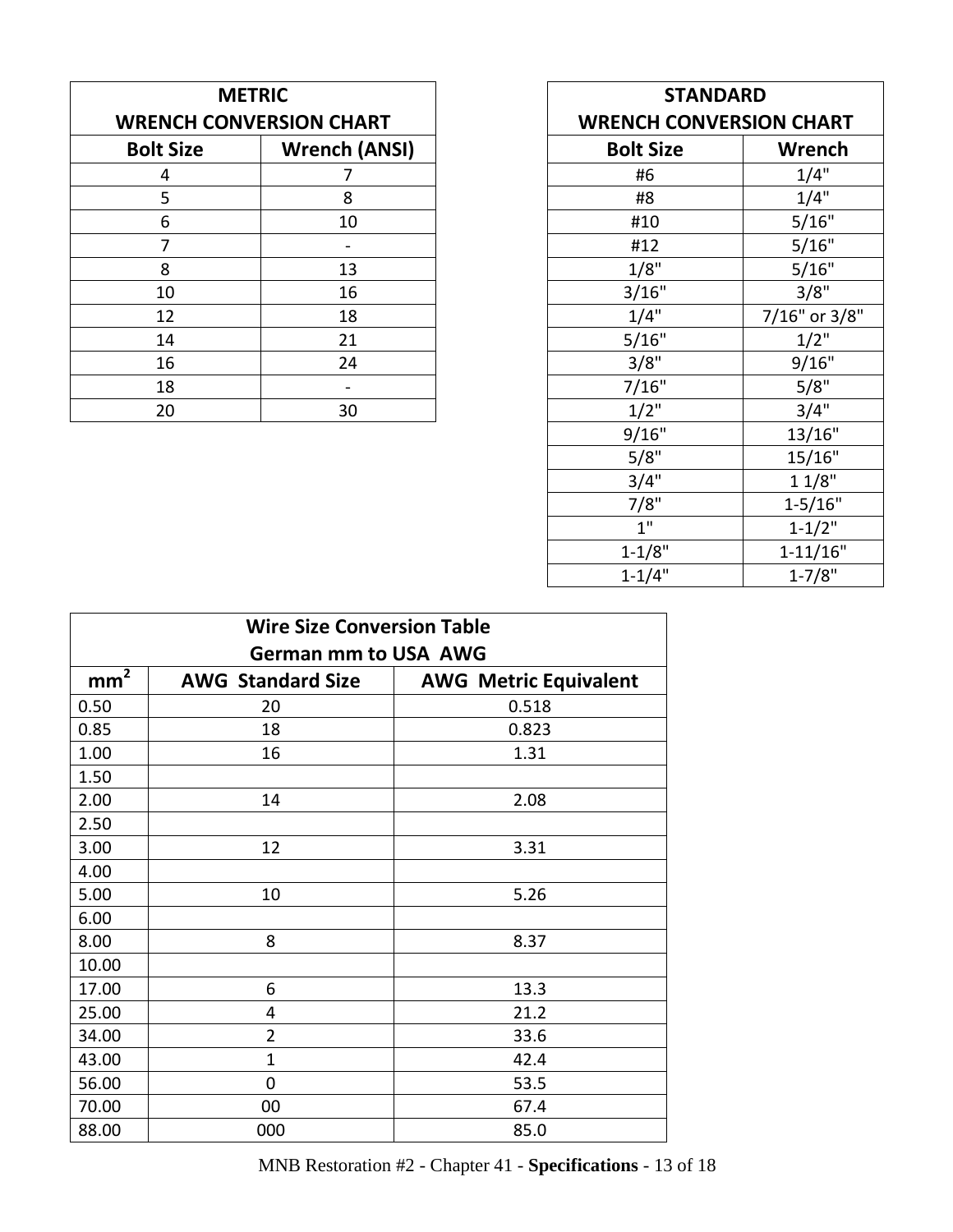| <b>CONVERSION TABLE</b> |                       |                |                     |
|-------------------------|-----------------------|----------------|---------------------|
|                         | <b>Metric to US</b>   |                | <b>US to Metric</b> |
| Metric (mm)             | US Nearest 32nd. Inch | US (Inches)    | Metric (mm)         |
| $\overline{2}$          | 3/32                  | 1/16           | 1.6                 |
| 2.5                     | 3/32                  | 1/8            | 3.2                 |
| 3                       | 1/8                   | $3/16$         | 4.8                 |
| $\overline{4}$          | 5/32                  | 1/4            | 6.4                 |
| $\overline{5}$          | 3/16                  | 5/16           | 7.9                 |
| 6                       | 1/4                   | 3/8            | $\overline{9.5}$    |
| $\overline{8}$          | $\overline{5/16}$     | 7/16           | $\overline{11}$     |
| $\overline{10}$         | 13/32                 | 1/2            | 13                  |
| 12                      | 15/32                 | 9/16           | 14                  |
| 14                      | 9/16                  | 5/8            | 16                  |
| 16                      | $\overline{5/8}$      | 11/16          | $\overline{17}$     |
| 18                      | 23/32                 | 3/4            | 19                  |
| 20                      | 25/32                 | 13/16          | 21                  |
| $\overline{25}$         | $\mathbf{1}$          | 7/8            | $\overline{22}$     |
| $\overline{30}$         | $1 - 3/16$            | 15/16          | 24                  |
| 35                      | $1 - 3/8$             | $\mathbf{1}$   | 25                  |
| 40                      | $1 - 9/16$            | $1 - 1/8$      | 29                  |
| 45                      | $1 - 3/4$             | $1 - 1/4$      | 32                  |
| 50                      | $\overline{2}$        | $1 - 3/8$      | $\overline{35}$     |
| 55                      | $2 - 3/16$            | $1 - 1/2$      | 38                  |
| 60                      | $2 - 3/8$             | $1 - 5/8$      | 41                  |
| $\overline{65}$         | $2 - 9/16$            | $1 - 3/4$      | 45                  |
| 70                      | $2 - 3/4$             | $1 - 7/8$      | 48                  |
| 75                      | $2 - 15/16$           | $\overline{2}$ | 51                  |
| 80                      | $3 - 1/8$             | $2 - 1/4$      | 57                  |
| 85                      | $3 - 3/8$             | $2 - 1/12$     | 64                  |
| 90                      | $3-9/16$              | $2 - 3/4$      | 70                  |
| $\overline{95}$         | $3 - 3/4$             | $\overline{3}$ | 76                  |
| 100                     | $3 - 15/16$           | $3 - 1/4$      | 83                  |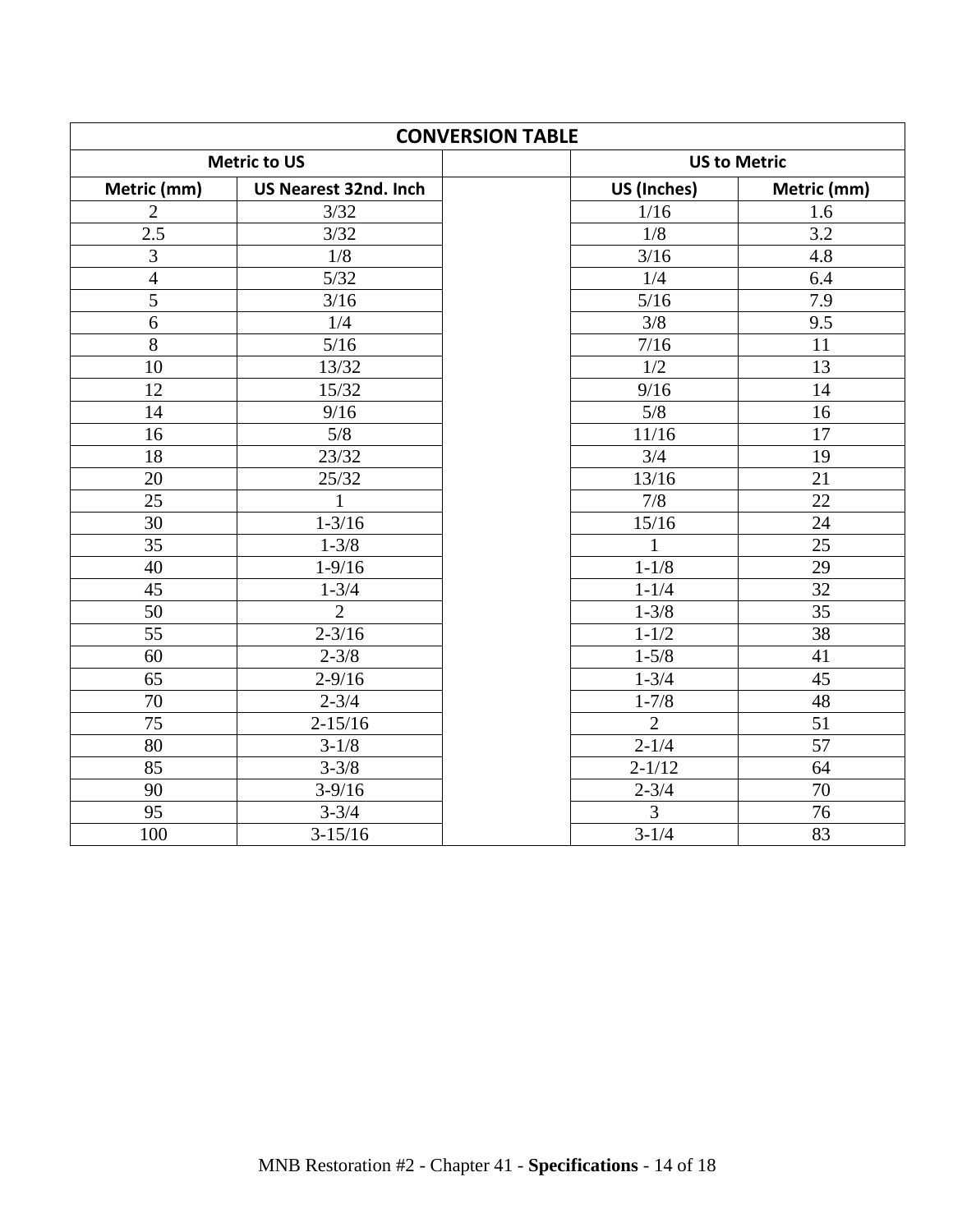| <b>Part Numbers</b>              |                                                                                                                                                                                  |                           |  |  |  |
|----------------------------------|----------------------------------------------------------------------------------------------------------------------------------------------------------------------------------|---------------------------|--|--|--|
| Ignition Wires Part No.          | 09 001                                                                                                                                                                           |                           |  |  |  |
| Coil Part No.                    | 00 015 (Blue Coil: 00 012)                                                                                                                                                       |                           |  |  |  |
| Distributor Cap Part No.         | 03 010                                                                                                                                                                           |                           |  |  |  |
| Rotor Part No.                   | 04 033                                                                                                                                                                           |                           |  |  |  |
| Condenser Part No.               | 02 007                                                                                                                                                                           |                           |  |  |  |
| Points Part No.                  | 01 013                                                                                                                                                                           |                           |  |  |  |
| Vacuum Can                       | 07 024                                                                                                                                                                           |                           |  |  |  |
| Sealed Beam Headlight            | #6012<br>VW Part No. 111 941 261 A                                                                                                                                               |                           |  |  |  |
| Front Turn Signal Bulb           | #1034<br>VW Part No. N 17 738 2                                                                                                                                                  | Now 1157 double connector |  |  |  |
| Parking Lamp Bulb                | #1034<br>VW Part No. N 17 738 2                                                                                                                                                  | Now 1157 double connector |  |  |  |
| Rear Turn Signal Bulb            | #1073<br>VW Part No. N 17 732 2                                                                                                                                                  | Now 30W single connector  |  |  |  |
| Stop/Tail Light Bulb             | #1034<br>VW Part No. N 17 738 2                                                                                                                                                  | Now 1157 double connector |  |  |  |
| Back-up Light Bulb               | #1073<br>VW Part No. N 17 733 2                                                                                                                                                  | Now 30W single connector  |  |  |  |
| License Lamp Bulb                | #89<br>VW Part No. N 17 719 2                                                                                                                                                    |                           |  |  |  |
| Instrument and Warning           | VW Part No. N 17 722 2                                                                                                                                                           |                           |  |  |  |
| <b>Emergency Flasher</b>         | VW Part No. N 17 751 2                                                                                                                                                           |                           |  |  |  |
| Interior Light Convertible       | <b>VW Part No. N 17 725 2</b>                                                                                                                                                    |                           |  |  |  |
| <b>MNB Accessory Gauges Bulb</b> | 600815<br>V3067020446                                                                                                                                                            |                           |  |  |  |
|                                  | I started adding Lucas Oil Ethanol Fuel Additive January 2012 due to the high<br>content of ethanol in gas today.<br>USE: $1$ ounce of Fuel Treatment for each $5$ gallon of gas |                           |  |  |  |

| VW Spare Parts Storage (Workshop, above Lathe in Plastic Drawers/Boxes) |                 |  |  |
|-------------------------------------------------------------------------|-----------------|--|--|
|                                                                         |                 |  |  |
| <b>ENGINE Storage Box 1 of 3</b>                                        |                 |  |  |
| <b>VW Accessory Gauges Lights</b>                                       | Package New     |  |  |
| Oil Temp Sending Unit                                                   | Box, Never used |  |  |
| Tool, Flywheel Lock for removing flywheel                               | New, Never used |  |  |
| Muffler & Gasket Kit                                                    | New, Partial    |  |  |
| Generator Brushing Kit                                                  | <b>New</b>      |  |  |
| <b>Starter Brushing Kit?</b>                                            | <b>New</b>      |  |  |
| Oil Cap                                                                 | Used            |  |  |
| Oil Plug                                                                | Used            |  |  |
| <b>Brake Reservoir Cap</b>                                              | Used            |  |  |
| Oil Strainer Studs Replacement                                          | <b>New</b>      |  |  |
| Misc Items                                                              |                 |  |  |
|                                                                         |                 |  |  |
|                                                                         |                 |  |  |
|                                                                         |                 |  |  |
|                                                                         |                 |  |  |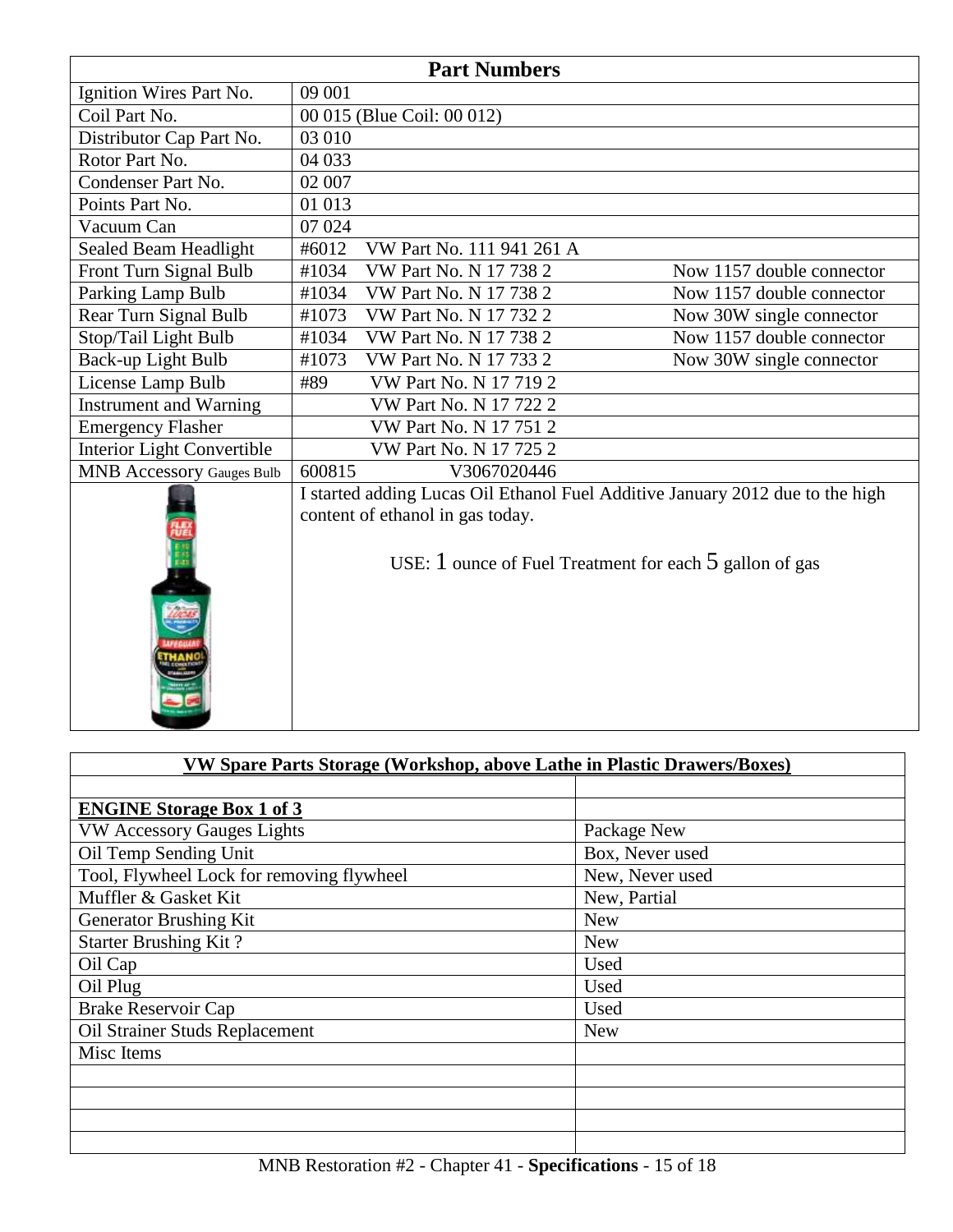| VW Spare Parts Storage (Workshop, above Lathe in Plastic Drawers/Boxes) - Continued 2 of 3 |                                   |  |  |
|--------------------------------------------------------------------------------------------|-----------------------------------|--|--|
|                                                                                            |                                   |  |  |
| <b>ENGINE Storage Box 2 of 3</b>                                                           |                                   |  |  |
| Oil Change Gasket Set                                                                      | <b>New</b>                        |  |  |
| <b>Valve Cover Gasket Set</b>                                                              | <b>New</b>                        |  |  |
| <b>Voltage Regulator</b>                                                                   | <b>New</b>                        |  |  |
| Fuel Pump                                                                                  | <b>New</b>                        |  |  |
| <b>Brake Master Cylinder</b>                                                               | Used                              |  |  |
| Carburetor 30 PICT-3 (Original that came on car)                                           | Used                              |  |  |
| Carburetor Repair Kit                                                                      | <b>New</b>                        |  |  |
| <b>Carburetor Solenoid</b>                                                                 | <b>New</b>                        |  |  |
| <b>Gas Filter</b>                                                                          | <b>New</b>                        |  |  |
| Fan Belt                                                                                   | <b>New</b>                        |  |  |
|                                                                                            |                                   |  |  |
|                                                                                            |                                   |  |  |
| <b>ENGINE Storage Box 3 of 3</b>                                                           |                                   |  |  |
| Voltage Regulator                                                                          | Used                              |  |  |
| Pertronic Electronic Ignition                                                              | <b>New</b>                        |  |  |
| <b>Box VW Fuses</b>                                                                        | <b>New</b>                        |  |  |
| Distributor Cap, Rotor                                                                     | Used, but good Condition          |  |  |
| Distributor, New                                                                           | Not used since not Vacuum Advance |  |  |
| Spark Plugs Wires set - Bosch                                                              | <b>New</b>                        |  |  |
| Spark Plugs Wires set - Bosch                                                              | Used                              |  |  |
| Spark Plug Holder on Engine Tin (2)                                                        | <b>New</b>                        |  |  |
| Oil Plug Strainer                                                                          | <b>New</b>                        |  |  |
| Condenser                                                                                  | <b>New</b>                        |  |  |
|                                                                                            |                                   |  |  |
| <b>INTERIOR Storage Box 1 of 2</b>                                                         |                                   |  |  |
| Fuse Block with fuses                                                                      | Used                              |  |  |
| <b>Windshield Wipers</b>                                                                   | Used                              |  |  |
| Door Handles, Interior                                                                     | Used                              |  |  |
| <b>Door Lock Buttons</b>                                                                   | New                               |  |  |
|                                                                                            |                                   |  |  |
| Fresh Air Vent Knobs Inserts (2)                                                           | <b>New</b>                        |  |  |
|                                                                                            |                                   |  |  |
| <b>INTERIOR Storage Box 2 of 2</b>                                                         |                                   |  |  |
| Radio, Original                                                                            | Used                              |  |  |
| <b>Radio Wiring Connectors</b>                                                             | Used with Neil's Radio            |  |  |
| Radio Connections Misc Parts, including old aerial                                         | Used                              |  |  |
| Door Panels Connectors, Female Rubber Connectors, in pill box                              | <b>New</b>                        |  |  |
| Door Panels Connectors, Male Metal Connectors, in pill box                                 | <b>New</b>                        |  |  |
| Door Check Rod                                                                             | <b>New</b>                        |  |  |
| <b>Fuse Box Plastic Cover</b>                                                              | Used                              |  |  |
| <b>Seat Door Lever Latches</b>                                                             | Original came on Car              |  |  |
| Door Panel/Knob Spring Set                                                                 | <b>New</b>                        |  |  |
| Visor White Plastic Connector, only 1                                                      | <b>New</b>                        |  |  |
| <b>Foot Pedals Covers</b>                                                                  | Used                              |  |  |
| <b>Speedometer Ring</b>                                                                    | Used                              |  |  |
|                                                                                            |                                   |  |  |
|                                                                                            |                                   |  |  |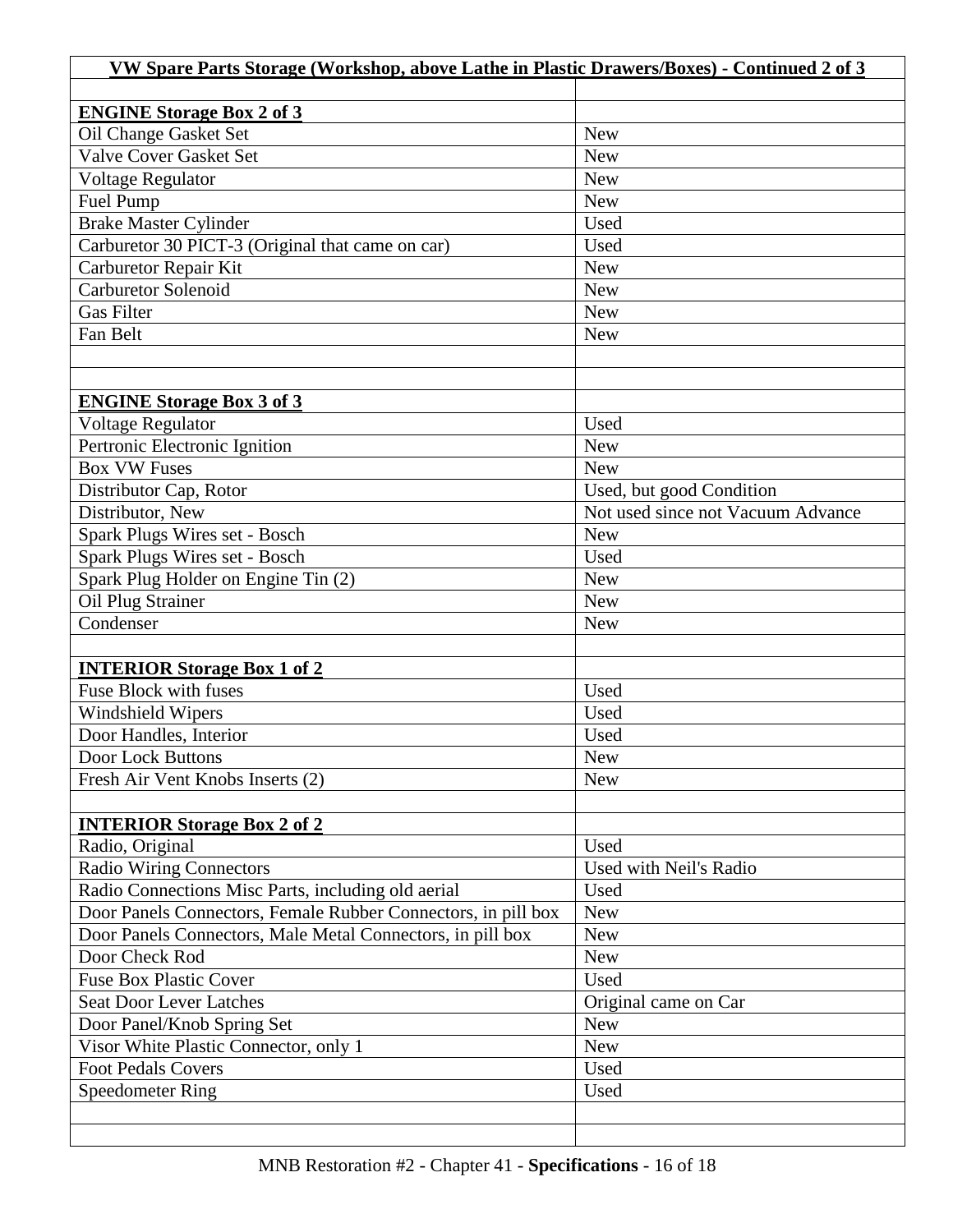| VW Spare Parts Storage (Workshop, above Lathe in Plastic Drawers/Boxes) - Continued 3 of 3 |            |  |
|--------------------------------------------------------------------------------------------|------------|--|
|                                                                                            |            |  |
| <b>EXTERIOR Storage Box 1 of 1</b>                                                         |            |  |
| <b>Tail Light Lenses</b>                                                                   | Used       |  |
| <b>Side Marker Lenses</b>                                                                  | Used       |  |
| Fender Webbing Set                                                                         | <b>New</b> |  |
| Floor Pan Bolts in pill box                                                                | Used       |  |
| Floor Pan Washer in pill box                                                               | Used       |  |
| Covers Stainless Steel for Convertible Top Frame Ends                                      | Used       |  |
| Package, Door Collar Knob, Door Wedge, Window Stop, Engine                                 | <b>New</b> |  |
| Compartment Seal, Door Switch Seal, Hood Handle Seal, Door                                 |            |  |
| Oil Plug Seals, Door Handle Seal, Taillight Screw Long                                     |            |  |

| <b>VW Tools in Spare Tire Carrier in VW Trunk</b> |                                                                                                                                                                                                                                                                                                                                                 |  |
|---------------------------------------------------|-------------------------------------------------------------------------------------------------------------------------------------------------------------------------------------------------------------------------------------------------------------------------------------------------------------------------------------------------|--|
| <b>Spare Tire</b><br>Tool<br>Carrier              | 1.6" Crescent wrench<br>2. Long Nose Pliers<br>3.7 mm Open End Wrench & 8-12mm<br>4.8 mm & 9 mm Open End Wrench<br>5. 10 mm & 11 mm Open End Wrench<br>6. 12 mm & 13 mm Open End Wrench<br>7. 14mm & 15mm Open End Wrench<br>8. 16mm & 17mm Open End Wrench<br>9. 19mm & 20mm Open End Wrench<br>10. 36mm & 21mm Open End Wrench & 10" Crescent |  |

| VW Spare Parts & Supplies in Tool Bag in VW Trunk |            |                                      |
|---------------------------------------------------|------------|--------------------------------------|
| Accelerator Cable, Clutch Cable                   | <b>New</b> | <b>Electrical Tape, Masking Tape</b> |
| Fan Belt, Quart Oil                               | <b>New</b> | Hub Cap Puller, Oil Plug Gasket      |
| Coil, Distributor Cap, Condenser                  | <b>New</b> | AU Duct Tape, Towel                  |
| Spark Plugs (4), Ignition Points                  | <b>New</b> | #10 Black Solid Wire                 |
| Fuses, Light Bulbs, Sandpaper, Pencil             | <b>New</b> | #12 Yellow Strained Wire             |
| Valve Cover Gasket (2)                            | <b>New</b> | <b>Fuel Hose</b>                     |
| Assorted Wire Terminals (Pill Box)                | <b>New</b> | Brake Hose, Brake Fluid              |
| <b>Assorted Cable Clamps</b>                      | <b>New</b> | Red Tube filled with Light Bulbs     |

| <b>VW Tools in Tool Bag in VW Trunk</b>                          |                                                  |  |
|------------------------------------------------------------------|--------------------------------------------------|--|
| $1/8$ " x 2"; $3/16$ " x 4"; $3/16$ " x 6" Flat Head Screwdriver | Tire Air Gauge                                   |  |
| P2 x 4" & 6" Philips Screwdriver                                 | Leatherman Multi-Tool & Knife                    |  |
| Pliers, Standard; Cutters; P, Nose; Vice Grip Craftsman          | Gloves Rubber & Gloves Automobile                |  |
| Punch 3/8", Punch All                                            | Small Wire Brush, Tooth Brush                    |  |
| Timing Light; Dwell Thach Meter; Volt-Ohms Meter                 | Safety Glasses & Malcolm Reading Glasses         |  |
| Hammer; 16" Wood Dowel                                           | Flashlight (Small) & (Large)                     |  |
| 1/4" Drive - Socket, Ext., 5,6,7,8,9,10,11,12,13,14 mm           | <b>Remote Starter Switch</b>                     |  |
| 3/8" Drive - Socket, Ext., 10, 11, 12, 13, 14, 15, 16, 17, 18 mm | <b>Electrical Circuit Tester</b>                 |  |
| $1/4$ " Driver & Adapters                                        | <b>Spark Plug Circuit Tester</b>                 |  |
| Magnet Driver, Air Compressor                                    | 12 Volt Light Tester, 10' Retractable Test Leads |  |
| Feeler Gauge & Spark Plug Gauge                                  | WD-40 Mini Can, Car Duster                       |  |
| Metric Hex-Key Set                                               | Razor Blade Knife, Standard Razor Blade          |  |

MNB Restoration #2 - Chapter 41 - **Specifications** - 17 of 18